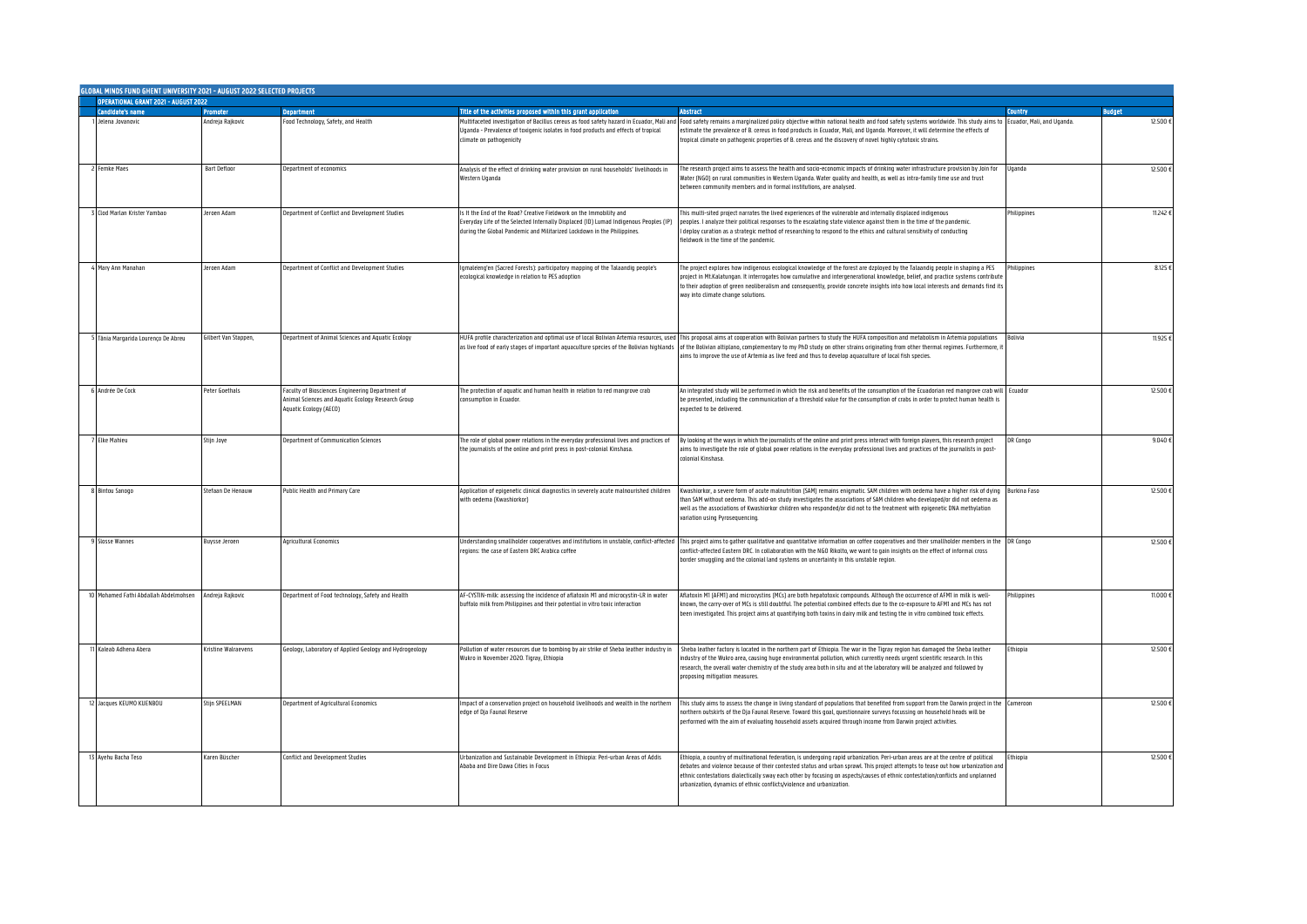| 14 Lafrarchi, Naïma<br>CAPACITY BUILDING 2021 - AUGUST 2022                                                                                                                    | <b>Bruno De Wever</b>                                    | Department of Social History after 1750                                                                                                                                                                                                                                                                                                                        | haping citizenship. Between past and present. Transnational and transgenerational<br>narratives in Flemish History Education. Bringing Historical Empathy as a mean for<br>bridging the gap. | This project lays on the intersection of history (migration flows since 1960s), education, and social and political sciences. The<br>indings will serve to develop an instrument which married both insights gained in the Belgian/Flemish educational context and<br>from Moroccan field work. At the end we aim to cater the needs of teachers regarding tools which sustain them in dealing with<br>ontroversial and sensitive issues. More specifically how citizenship is shaped in a Flemish super divers educational context. It<br>asks how history teachers deal with controversial and sensitive topics, and which didactical-pedaqoqical methods are adequate t<br>ustain and strengthen the proficiency of history teachers I that matter | orocco                  | 12.413 €      |
|--------------------------------------------------------------------------------------------------------------------------------------------------------------------------------|----------------------------------------------------------|----------------------------------------------------------------------------------------------------------------------------------------------------------------------------------------------------------------------------------------------------------------------------------------------------------------------------------------------------------------|----------------------------------------------------------------------------------------------------------------------------------------------------------------------------------------------|-------------------------------------------------------------------------------------------------------------------------------------------------------------------------------------------------------------------------------------------------------------------------------------------------------------------------------------------------------------------------------------------------------------------------------------------------------------------------------------------------------------------------------------------------------------------------------------------------------------------------------------------------------------------------------------------------------------------------------------------------------|-------------------------|---------------|
|                                                                                                                                                                                |                                                          |                                                                                                                                                                                                                                                                                                                                                                | <b>Title of the Initiative</b>                                                                                                                                                               | <b>Abstract</b>                                                                                                                                                                                                                                                                                                                                                                                                                                                                                                                                                                                                                                                                                                                                       | <b>Country</b>          | <b>Budget</b> |
| <b>Promoter</b><br><b>Bert Suvkens</b>                                                                                                                                         | <b>Type of Initiative</b><br>Seminar, network event      | <b>Jepartment</b><br>onflict & Development Studies                                                                                                                                                                                                                                                                                                             | Politics of information and new technologies of surveillance in Tanzania's and                                                                                                               | his initiative wants to establish a research collaboration between researchers in Tanzania, Bangladesh and the CRG with the aim                                                                                                                                                                                                                                                                                                                                                                                                                                                                                                                                                                                                                       | Tanzania and Bangladesh | 7.480,00 €    |
|                                                                                                                                                                                |                                                          |                                                                                                                                                                                                                                                                                                                                                                | Bangladesh' nascent autocracies                                                                                                                                                              | in explore social media information regimes of nascent autocracies. This includes an opline introductory session and a workshop<br>n Ghent to establish trust and to formulate a joint grant application for the Gerda Henkel Stiftung call: 'Security Society and the<br>State'                                                                                                                                                                                                                                                                                                                                                                                                                                                                      |                         |               |
| 2 Dewaele Stijn, Thomas Hermans                                                                                                                                                | Visit at UGent for proposal<br>nrenaration               | ieology                                                                                                                                                                                                                                                                                                                                                        | Seodynamic setting of hydrothermal systems in Southern Ecuador: preparation phase                                                                                                            | Through geological, geophysical and geochemical research in the provinces of Azuay and Cañar in Ecuador, a geodynamic model<br>for the formation of hydrothermal and epithermal deposits will be created. Through this model an explanation for the past and<br>present hydrothermal activity in the area can be given with the aim of optimising the areas geothermal potential.                                                                                                                                                                                                                                                                                                                                                                     | Ecuador                 | 7.500,00 €    |
| <b>Geert Janssens</b>                                                                                                                                                          | in Belaium for PhD defense                               | Extension of stay for 1 month Nutrition, Genetics and Ethology                                                                                                                                                                                                                                                                                                 | Delayed PhD defense on tropical livestock due to corona pandemic                                                                                                                             | Biruk Kebede Biru will finalise and defend his PhD on tropical livestock nutrition.                                                                                                                                                                                                                                                                                                                                                                                                                                                                                                                                                                                                                                                                   | Ethiopia                | 1.500,00 €    |
| 4 Miriam Taverniers                                                                                                                                                            | A PhD, publications, training                            | Linguistics                                                                                                                                                                                                                                                                                                                                                    | Examination of dimensionality and predictors of verbal skills in Vietnamese children in<br>preschools and primary schools                                                                    | The proposed plan includes the following activities:<br>. Two manuscripts for A1 journal submissions will be submitted.<br>2. Two presentations in symposiums/conferences will be presented.<br>3. Training in transferable skills, statistics using R software, and European management and proposal development will be<br>undertaken.<br>4. A PhD dissertation will be submitted and defended.                                                                                                                                                                                                                                                                                                                                                     | Vietnam                 | 4.500,00€     |
| <b>Herman Peiffer</b>                                                                                                                                                          | Startup of a master program,<br>eminar and network event | Department of Civil Engineering                                                                                                                                                                                                                                                                                                                                | Development of a master program in geotechnical engineering and promotion of the<br>specific research in the field of the sustainable use of groundwater                                     | The lavout of the planned activities can be presented as follows<br>Discussions with the University (Laboratory, Dean, Rector), the Bolivean Society of Geotechnics and other stakeholders in a<br>olanned semina<br>Setup of a Master program in geotechnical engineering based on international study programs and specific Bolivian needs and<br>tonics                                                                                                                                                                                                                                                                                                                                                                                            | <b>Bolivia</b>          | 7.200,00 €    |
| Antonissen Gunther, Croubels Siska,<br>Devreese Mathias, De Vliegher<br>Sarne, Dewulf Jeroen, Duchateau Luc,<br>Gabriël Sarah, Janssens Geert,<br>Levecke Bruno, Maes Dominiek | <b>Explorative mission</b>                               | epartment of Pathology, Bacteriology and Avian Diseases;<br>Department of Pharmacology, Toxicology and Biochemistry;<br>Department of Reproduction, Obstetrics and Herd Health; Departmen<br>of Nutrition, Genetics and Ethology; Department of Veterinary Public<br>Health and Food Safety; Department of Virology,<br>Parasitology, Immunology and Fysiology | Exploring Opportunities for a University Collaboration on Food Security, Health and<br>ligher Education Research in Rwanda                                                                   | This explorative mission we aim to to explore and strengthen the collaborations between Ghent University (Faculty of Veterinary<br>Medicine), research institutes in Rwanda (e.g. University of Rwanda and Rwanda Biomedical Centre) and NGOs (e.g. Veterinarians<br>Without Boarders – Belgium), with the ultimate aim to set up a University Collaboration on food security, health and higher<br>education research.                                                                                                                                                                                                                                                                                                                               | Rwanda                  | 7.500,00 €    |
| Kris Rutten                                                                                                                                                                    | <b>Explorative mission</b>                               | <b>Educational Studies</b>                                                                                                                                                                                                                                                                                                                                     | Research collaboration on decolonial curatorial<br>nractices                                                                                                                                 | Funding for an explorative mission to South Africa with the aim of setting up research collaboration around decolonial curatorial<br>practices with the Universities of Pretoria and Johannesburg. The explorative mission is aimed at (a) developing a clear focus for<br>the research collaboration and (b) targeting the relevant funding opportunities both in the North as well as in the South.                                                                                                                                                                                                                                                                                                                                                 | South Africa            | 6.900,00€     |
| 8 Gilbert Van Stappen                                                                                                                                                          | Exploratory missions with<br>raining                     | Laboratory of Aquaculture & Artemia Reference Center (ARC),<br>Department of Animal Sciences and Aquatic Ecology , Faculty of<br><b>Bioscience Engineering</b>                                                                                                                                                                                                 | A crucial step in the development of aquaculture in Bolivia: assessment of local<br>rtemia resources                                                                                         | This CBI includes 2 mutual exploratory missions between the Universidad Mayor de San Andres, La Paz, Bolivia, and Ghent<br>Jniversity, addressing for the first time the study of natural populations of the brine shrimp Artemia in lakes on the Bolivian<br>altiplano, aiming at sustainable exploitation. Within a broader context, this proposal fits within sustainable aquaculture and food<br>production in Bolivia.                                                                                                                                                                                                                                                                                                                           | Bolivia                 | 7.500,00 €    |
| <b>Bart Defloor</b>                                                                                                                                                            | Explorative mission                                      | Faculty of Economics and Business Administration.<br>epartment of Economics                                                                                                                                                                                                                                                                                    | moact of water and sanitation inteventions on farmers'<br>relihoods in rural Uqanda.                                                                                                         | The aim of this project is twofold. First, to get contact with researchers from the MMU in Fort Portal (Uganda) in order to apply for<br>I VLIR UOS South Initiative. Second, to meet with local staff from Join for Water NGO in order to evaluate a drinking water<br>ntervention in the Mpanga region in 2021.                                                                                                                                                                                                                                                                                                                                                                                                                                     | Uganda                  | 7.220.00 €    |
| 10 Ricardo Ayala                                                                                                                                                               | Training and field actions                               | Sociology                                                                                                                                                                                                                                                                                                                                                      |                                                                                                                                                                                              | The present project involves two main stages in Belgium and Ecuador: a stage of participatory dialogs (meant to produce a<br>database) and a stage of socialisation/adoption of the produced information on interprofessional care and intercultural health.<br>The stages include fieldwork and editorial work leading to guidelines, a tentative syllabus, training sessions and policy<br>documents, using cross-national and cross-disciplinary synergy.                                                                                                                                                                                                                                                                                          | Ecuador                 | 6.545,00 €    |
| 11 Peter Goethals                                                                                                                                                              | Staff training                                           | Department of Animal Sciences and Aquatic Ecology                                                                                                                                                                                                                                                                                                              | Fraining of advanced techniques to monitor macroinvertebrates in the aquatic<br>cosystems of the Ecuadorian Andes                                                                            | This initiative aims to develop capacities to monitor macroinvertebrates in aquatic ecosystems using advanced techniques, for<br>which water samples and macroinvertebrates will be collected from high Andean aguatic ecosystems in central Ecuador. Training<br>of advanced monitoring techniques will be implemented in the Department of Animal Sciences and Aquatic Ecology of Ghent<br>Jniversity.                                                                                                                                                                                                                                                                                                                                              | Ecuador                 | 7.500,00 €    |
| 12 Souheila Abbeddou                                                                                                                                                           |                                                          | Training and capacity building Public Health and Primary Care                                                                                                                                                                                                                                                                                                  | Development of an electronic information system for data management and reporting<br>to improve management of severe acute malnourished children                                             | Severely acute malnourished children (SAM) with complications need inpatient care. At the refeeding centers in Burkina Faso, data Burkina Faso<br>collected are processed manually which can increase human errors in assigning treatment. The project aims to develop an<br>electronic information system for the data management and reporting. The system includes informatics decision making. Prompt<br>decision making can save the lives of SAM children.                                                                                                                                                                                                                                                                                      |                         | 7.500,00 €    |
| 13 Wim Bert; Inge Dehennin                                                                                                                                                     | Workshop / Network event                                 | Biology - Nematology                                                                                                                                                                                                                                                                                                                                           | Pan-African Nematology Network Workshop 2022                                                                                                                                                 | The Pan-African Nematology Network (PANEMA) is a platform for nematologists and stakeholders active in Africa to get connected Kenya<br>for collaboration in nematology education and research in and outside Africa. This GMF project co-sponsors the organisation of the<br>1st PANEMA workshop focusing on sharing good practices in nematology education and aims to reach academics, young students<br>and agricultural extension service workers.                                                                                                                                                                                                                                                                                               |                         | 15.000,00 €   |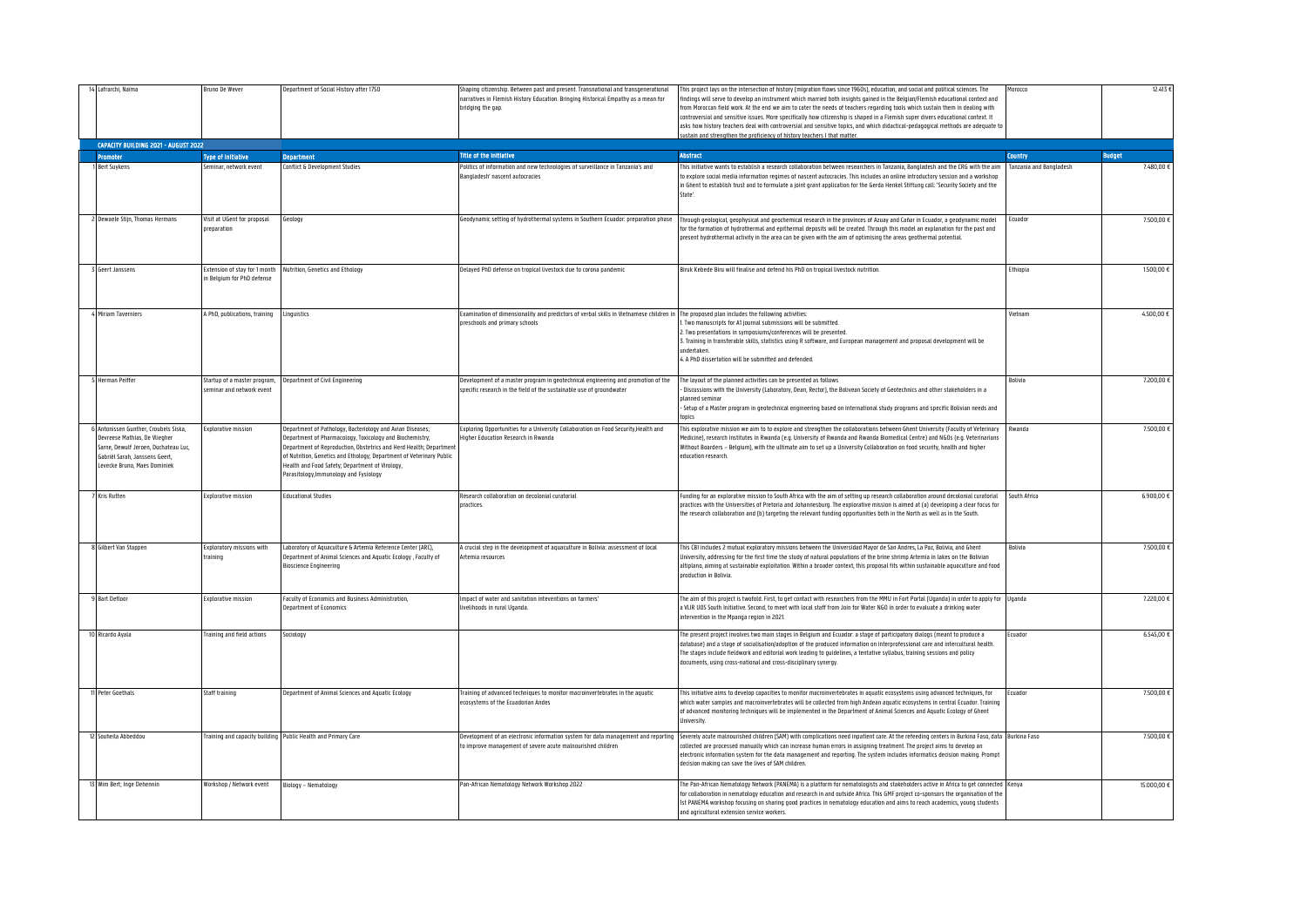| <b>Bert Suykens</b>                             | Academic workshop                                                                                                                    | onflict and Development Studies                                                                                                                                                                | overning sand commodity chains                                                                                                                                                                                                       | A two-day workshop on understanding sand's political economy with paper presentation and discussion on the topic by a team of<br>nternational researchers. The aim is to put forth a special issue on sand for academic publication, in all likelihood the first time<br>that such a series will be put together. The process will ensure future collaboration on sand governance and management.                                                                                           | Tanzania: Morocco | 7.500,00 €    |
|-------------------------------------------------|--------------------------------------------------------------------------------------------------------------------------------------|------------------------------------------------------------------------------------------------------------------------------------------------------------------------------------------------|--------------------------------------------------------------------------------------------------------------------------------------------------------------------------------------------------------------------------------------|---------------------------------------------------------------------------------------------------------------------------------------------------------------------------------------------------------------------------------------------------------------------------------------------------------------------------------------------------------------------------------------------------------------------------------------------------------------------------------------------|-------------------|---------------|
| 15 Sami ZEMNI; Lesley HUSTINX; Julie<br>CARLIER | Lecture & workshop series,<br>training                                                                                               | Conflict and Development Studies; Sociology; Conflict and<br>Development Studies (IDC coordinator Ghent Centre for Global<br>Studies)                                                          | Learning Network on Decolonization - Faculty of Political and Social Sciences                                                                                                                                                        | The Learning Network on Decolonisation of the Faculty of Political and Social Sciences aims to initiate activities to decolonize<br>education, research and services to students and staff. The network brings together students and staff to co-learn and co-create<br>knowledge and practices to help reform both the curricula and teaching and research practices, as well as student and staff<br>policies.                                                                            |                   | 7.500,00      |
| 16 Koenraad Boqaert                             | Recommendations on training,<br>seminars, educational<br>material, resources, and<br>lectures for students, staff,<br>hna<br>faculty | Conflict and Development Studies                                                                                                                                                               | Creating Racial Literacy on the UGent Campus                                                                                                                                                                                         | This proposal aims to create racial literacy, which is a process/skill essential to decolonize<br>higher education and liberate the curriculum, student experience, and broader university culture<br>from selective narratives. In the long run, this initiative provides tools to all individuals of society<br>to be better allies, create inclusive environments, and support the BIPOC community and other<br>marginalized groups.                                                     |                   | 7.500,00 €    |
| Coen Vlassenroot                                | Conference, network and<br>capacity building event                                                                                   | onflict and Development Studies                                                                                                                                                                | 20 Years of Conflict Research (Group)                                                                                                                                                                                                | This conference creates a space for reflection and action about the past and future of conflict studies. It features qlobally<br>recognized key-voices for keynote speeches and panel discussions on the discipline's trajectory, challenges, and opportunities for<br>future collaboration. Roundtables will contribute to deepening South-North partnerships, collaborations with policy makers and<br>practitioners, and a more comparative ethnographic approach of conflict studies.   |                   | 15.000,00 €   |
| Koen Vlassenroot                                | Exploratory Workshop                                                                                                                 | Department of Conflict and Development Studies                                                                                                                                                 | Where are the now? An Exploration of Return, Resettlement<br>and Restitution of Internally Displaced Persons in Uasin<br>Gishu County.                                                                                               | The objective of the workshop is to explore the status of resettlement policy initiatives with a specific focus on the Uasin Gishu<br>County. We propose to hold the workshop and field trip to the areas that experienced significant violence in Eldoret, Kenya. The<br>process will collect qualitative first-hand data by both North and south participants that will be used to assess the current<br>progress that has been made                                                      | <b>Cenya</b>      | 7.500,00 €    |
| Joseph, Wout                                    | <b>Explorative mission TEAM</b><br>phase 2                                                                                           | Information Technologies                                                                                                                                                                       | Full-Fledge TEAM proposal Internet4Cuba                                                                                                                                                                                              | The explorative mission goal is to enhance our VLIR-UOS TEAM project Internet4Cuba related to wireless communications for<br>underserved communities. The main objective is addressing the shortcomings of our proposal, as well as defining the<br>experimental setups and infrastructure limitations in order to elaborate a more detailed budget, logic framework, operational<br>plan and fallback research options (risk management).                                                  | Cuba              | 7.500,00 €    |
| 20 Slabbinck, Hendrik                           | <b>Explorative mission TEAM</b><br>phase 2                                                                                           | <b>EB23</b>                                                                                                                                                                                    | COSIE: COalitions for creating Sustainable Indonesian Enterprises                                                                                                                                                                    | Our explorative mission to Indonesia is set up to prepare a fully-fledged VLIR-UOS TEAM project proposal in which we will develop<br>strategies to turn necessity-driven entrepreneurs into ambitious accelerators for sustainable economic growth. We plan site visits<br>to Malang (East Java) and Denpasar (Bali) to better understand the needs and requirements of local necessity driven<br>entrepreneurs and other stakeholders.                                                     | ndonesia          | 4.600,00 €    |
| Vancoillie Frieke                               | <b>Explorative mission TEAM</b><br>phase 2                                                                                           | FBE                                                                                                                                                                                            | Towards sustainable restoration and management of degraded rangelands supportin<br>the implementation of the permanent livestock animals housing policy in Burundi                                                                   | The explorative mission served to (1) build the research consortium in Burundi, (2) to describe the current state of the rangelands<br>degradation in the five eco-climatic regions of Burundi and tot assess the extent of the implementation of the permanent<br>livestock animals housing policy adopted by Burundi National Assembly on 31 October 2021 and (3) to travel to Belgium to<br>conceptualize and formulate the fully-fledged proposal together with the UGent promoters.    | Burundi           | 7.225,00 €    |
| 22 Van Bockstaele Filip                         | <b>Explorative mission TEAM</b><br>nhase <sub>2</sub>                                                                                | Food Technology, Safety and Health                                                                                                                                                             | Explorative mission to University of Cuenca (Ecuador) to develop a fully fledged TEAM<br>proposal                                                                                                                                    | The activities encompass an explorative mission to the University of Cuenca (Ecuador) to develop a fully fledged TEAM proposal<br>entitled 'Revaluing quinoa: participative cultivation, food applications and safe consumption in the Southern Andean region of<br>Ecuador'. The mission will consist of group discussions, encounters with the multidisciplinary team and external stakeholders, lab<br>or field visits and collaborative project proposal development.                   | Fruador           | 4,250,00 €    |
| Goethals, Peter                                 | <b>Explorative mission TEAM</b><br>phase 2                                                                                           | Department of Animal Sciences and Aquatic Ecology                                                                                                                                              | REWET - Restoration of emblematic wetlands of Ecuador using transdisciplinary<br>approaches                                                                                                                                          | Visiting Belgian partners and online meetings with Ecuadorian partners are indispensable for getting an updated overview of the<br>practical and concrete involvement of each partner. It will allow us to place the right action under the right supervisor. Also, we<br>will finalize the selection of the two PhD students and link them to the right Belgian and local promotors.                                                                                                       | Ecuador           | 4.800,00 €    |
| 24 Cornelis Wim                                 | <b>Explorative mission TEAM</b><br>nhase <sub>2</sub>                                                                                | Department of Environment                                                                                                                                                                      | Nature based solutions for climate change resilience and land degradation neutrality<br>in Uganda's fragile agroecosystems                                                                                                           | Nature Based Solutions (NBS) hold a significant potential in addressing multiple challenges of climate change, land degradation<br>and biodiversity. The visit aims at finalizing a fully-fledged proposal, including a work plan, baseline data development, budget<br>and distribution of activities, for a collaborative project geared at developing a rigorous scientific base for the optimal utilization<br>of NBS for transformative development in fragile environments in Uganda. | Uqanda            | 7.460.00 +    |
| 25 Boon, Paul                                   | <b>Explorative mission TEAM</b><br>nhase <sub>2</sub>                                                                                | Department of Neurology                                                                                                                                                                        | Tackling the high prevalence of epilepsy in Rwanda: identification of risk factors,<br>improvement of diagnostics and reduction of the epilepsy treatment gap                                                                        | This explorative mission will reinforce collaboration with the University of Rwanda, CARAES Neuropsychiatric Hospital and King<br>.<br>Faisal Hospital to establish a research group that will strengthen epilepsy research capacity in Rwanda, and explore initiation of a<br>research project that will address the high epilepsy prevalence and improve capacity for accurate diagnosis and treatment by<br>using an electronic health record system.                                    | wanda             | 7.180,00 €    |
| PERMANENT CALL CAPACITY BUILDING 2021           |                                                                                                                                      |                                                                                                                                                                                                |                                                                                                                                                                                                                                      |                                                                                                                                                                                                                                                                                                                                                                                                                                                                                             |                   |               |
| Promoter                                        | <b>Type of Initiative</b>                                                                                                            | <b>Department</b>                                                                                                                                                                              | <b>Title of the Initiative</b>                                                                                                                                                                                                       | <b>Abstract</b>                                                                                                                                                                                                                                                                                                                                                                                                                                                                             | Country           | <b>Budget</b> |
| ieert Haesaert                                  | of Le Dung                                                                                                                           | Research - finishing PhD study Department of plants and crops                                                                                                                                  | Uncovering the role of BEA and FB1 in the virulence of Fusarium oxysporum and F.<br>proliferatum in onion (as part of the PhD thesis of Le Dung - Exploration of the<br>Fusarium complex causing foot rot in Allium spp. in Vietnam) | Fusarium basal rot (FBR) is a disease severely affecting Allium spp. in Vietnam. Besides causing yield losses, they also pose a<br>threat by the production of the mycotoxins beauvericin and fumonisin B1. Until now, the role of these mycotoxins in the<br>pathogenesis of Fusarium is unknown. By combining bio-assays with molecular techniques and multispectral imaging its role will<br>he uncovered                                                                                | etnam             | 7.430.00€     |
| iunther Antonissen                              | Funding for PhD research<br>affected by the COVID-19<br>outhreak                                                                     | Department of Pharmacology Toxicology and Biochemistry<br>2. Department of Pathology, Bacteriology and Avian Diseases, Faculty in exotic and indigenous dairy cattle<br>of Veterinary Medicine | Efficacy of mycotoxin detoxifiers in reduction of toxicity and carry-over of mycotoxins                                                                                                                                              | LC-MS/MS analyses at Ghent University to evaluate the interaction between ruminal microbiome and its capacity to degrade<br>aflatoxins in different African dairy breeds, and to evaluate the efficacy and safety of mycotoxin detoxifying agents in these<br>animals                                                                                                                                                                                                                       | Cenya             | 7.500.00      |
| Siska Croubels                                  | Funding for PhD research<br>affected by the COVID-19<br>outbreak                                                                     | <b>/eterinary Medicine</b>                                                                                                                                                                     | Department of Pharmacology Toxicology and Biochemistry Faculty of Decreasing aflatoxins contamination in poultry food products in Africa                                                                                             | aboratory and data analyses at Ghent University of samples from poultry trials conducted in Kenya to evaluate the efficacy of<br>nycotoxin detoxifiers to reduce the negative effects of aflatoxins and fumonisins on chicken health and productivity, as well as to<br>reduce human exposure to aflatoxins through animal products including meat and eggs.                                                                                                                                | Kenva             | 7.500,00 €    |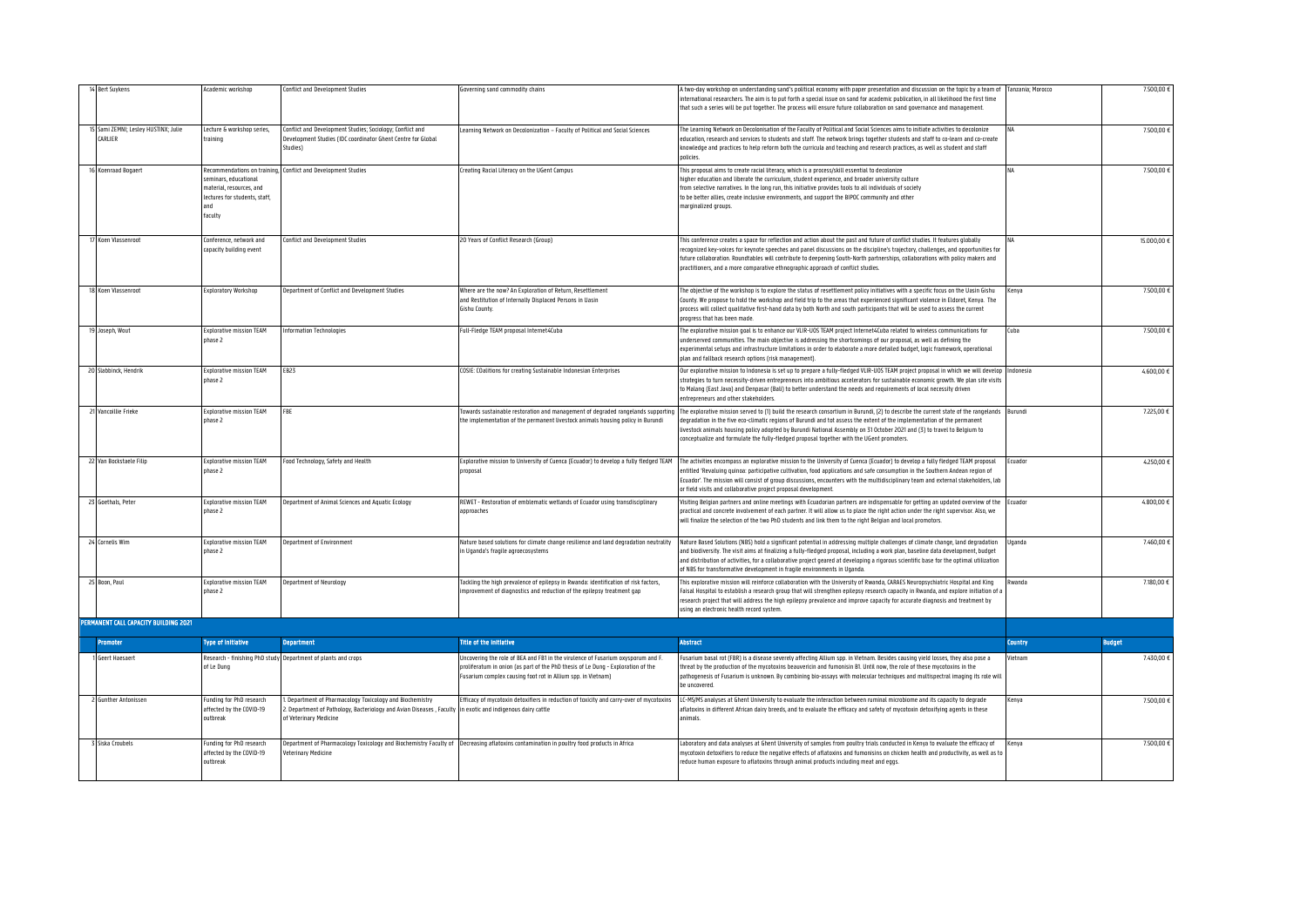| Lieva Van Langenhove       | The principal initiative is to<br>finish the intended research<br>activity within a running PhD<br>work (Yetanawork Wubneh<br>Teyeme), which is affected<br>due to COVID-19 outbreak. | Department of Materials, Textiles and Chemical Engineering                               | Customized Ergonomic Compression Garment development for Trunk Monitoring                                                                                                                                                                           | Improper posturing for cyclist has been considered in association with a number of spinal musculoskeletal disorders, such as<br>structural deformity of the spine and back pain. The goal of this project is to develop a novel measuring sensor system and<br>integrate it into a cycling garment to obtain a smart wearable shirt for posture monitoring.                                                                                                                                                                                                                                                                                                              | thiopia      | 7.130,00 €                                                                             |            |
|----------------------------|---------------------------------------------------------------------------------------------------------------------------------------------------------------------------------------|------------------------------------------------------------------------------------------|-----------------------------------------------------------------------------------------------------------------------------------------------------------------------------------------------------------------------------------------------------|--------------------------------------------------------------------------------------------------------------------------------------------------------------------------------------------------------------------------------------------------------------------------------------------------------------------------------------------------------------------------------------------------------------------------------------------------------------------------------------------------------------------------------------------------------------------------------------------------------------------------------------------------------------------------|--------------|----------------------------------------------------------------------------------------|------------|
| Johan Lauwaert             | Gebreyohannes Hiben)<br>affected by COVID-19 outbreak<br>and conflict in Tigray, Ethiopia                                                                                             | Funding Ph.D. research (Yacob Electronics and Information Systems                        | Model-Based Design for Optimal Integration of Industrial Solar Heating and Cooling<br>Processes.                                                                                                                                                    | Industry has a large technical potential for solar thermal systems. One main difficulty of realizing this potential is the<br>considerable engineering costs associated with the individual data acquisition and techno-economic assessments, as each facility<br>often have unique load profiles, working temperatures, and solar resource. This motivates the research of a complete solar syster<br>simulation model combining Python and TRNSYS software.                                                                                                                                                                                                            | thiopia      | 6.000,00                                                                               |            |
| <b>Bart Deygers</b>        |                                                                                                                                                                                       | Seminar / Explorative Mission LW22, Dept. of Translation, Interpreting and Communication | Validity, fairness and iustice in university admission: the role of language and<br>anquage assessment in multilingual South Africa.                                                                                                                | This capacity building project will examine language requirements in the South African universities' admission policy. More<br>concretely, we will focus on developing and validating a diagnostic university admission assessment tool. We envisage that its<br>impact will stretch wider than the South African context and aim to build capacity on both sides for critical examination of<br>practices that impact on livelihoods.                                                                                                                                                                                                                                   | outh Africa  | 7.100.00                                                                               |            |
| llse Ruyssen               | Education: Development of<br>learning material<br>Research: building climate-<br>resilient and migrant-<br>inclusive health systems                                                   | conomics                                                                                 | time for action: developing and testing an educational package on the<br>limate Change-Migration-and-Health(care) nexus to help prepare postgraduate<br>rimary care providers in building climate-resilient and migrantinclusive<br>health services | Creating a culturally appropriate, active learning, location-relevant education package – using a train-the-trainer model to<br>maximise impact – for primary care providers in Sub-Sahara Africa focussing on the connections between climate change,<br>migration and health(care). The package will educate and empower PCPs to train others and to contribute their insights regarding<br>how to make health systems more climate-resilient and migrant-inclusive.                                                                                                                                                                                                   | outh Africa  | 7.500,00                                                                               |            |
| 8 Pascal Boeckx            | Research, activities or costs<br>with the intention to limit the laboratory<br>impact of the COVID-19<br>outbreak within a running Phf<br>(Frehiwot Sileshi Woldetsadik)              | Department of green Chemistry and Technology, Isotope Bioscience                         | Vlir-uos network Ethiopia programme                                                                                                                                                                                                                 | During this mobility plan, the researcher will conduct the following activities;<br>Seed nutrient analysis to determine seed Fe, Zn and Se content<br>- Data analysis and manuscript writing up                                                                                                                                                                                                                                                                                                                                                                                                                                                                          | Ethiopia     | 5.970,00                                                                               |            |
| 9 Wannes Hubau             | <b>Explorative mission</b>                                                                                                                                                            | nvironment                                                                               | Training Congolese field leaders in tropical forest reslience research                                                                                                                                                                              | During this explorative mission to the Yangambi Forest Reserve, we will train three Congolese field leaders who will then be able<br>to perform data collection independently, reducing the need to bring researchers from North to South. This will reduce the carbon<br>footprint to our fieldwork-oriented projects, reduce the risk of delays (e.g. pandemic), and contribute to capacity building in D.R.<br>onno                                                                                                                                                                                                                                                   | DR Congo     | 7420.00                                                                                |            |
| 10 Padalko, Elizaveta      | Research, activities or costs<br>with the intention to limit the<br>impact of the COVID-19<br>outbreak within a running PhD<br>Mengistu Hailemariam<br>Zenebel                        | Department of Diagnostic Sciences                                                        | Sexually Transmitted Infection (STI) among pregnant women and congenital infection<br>of newborn at Hawassa University comprehensive and specialized Hospital, Ethiopia                                                                             | At this last stage of the project, we planned to finalize collaborative research activities with Sciensano on serological assay<br>optimization on oral fluid and achieve the final thesis preparation for PhD defence after completion of PhD book and submission<br>Also we planned to achieve full filament of all administrative requirement for PhD certificate finally clearance process from Gher<br><b>Ilniversity</b>                                                                                                                                                                                                                                           | Ethiopia     | 6.855,00                                                                               |            |
| 1 Peter Goethals           | Research, finalization of PhD<br>(Beekam Kebede Olkeba) in<br>relation to Covid-19<br>challenges                                                                                      | Animal Sciences and Aquatic Ecology, FBW                                                 | Spatiotemporal distribution and habitat suitability modeling of disease<br>rectors and intermediate hosts in Ethiopia, PhD as a part of the VLIRUOS<br>Network project Ethiopia. (VectorPhD in Network Ethiopia)                                    | This project aims to compensate for Covid-19 related time losses, and allow the PhD student to work on comments on the<br>manuscripts, submit the PhD thesis, and allow for the internal defence, adaptation of comments on PhD, public defence of the PhI<br>in Sentember-October 2021                                                                                                                                                                                                                                                                                                                                                                                  | thiopia      | 5.970,00                                                                               |            |
| 12 Carl Lachat             | Research, finalization of PhD<br>(Kokeb Tesfamariam) in<br>relation to Covid-19<br>challenges                                                                                         | Department of Food technology, Safety and Health                                         | Mycotoxins exposure during pregnancy and child growth in Ethiopia                                                                                                                                                                                   | Dietary exposure to high levels of aflatoxins (mycotoxins) during pregnancy may be a contributor to adverse birth outcomes. The<br>planned activities for this project are 1) to analyze and write a manuscript on the association between mycotoxips exposure and<br>adverse birth outcomes; 2) To draft a manuscript on the associations between mycotoxins exposure and metabolome profile and<br>birth outcomes.                                                                                                                                                                                                                                                     | Ethiopia     | 5.970,00                                                                               |            |
| 13 Kristine Walraevens     | impact COVID-19 (PhD<br>Bennett)                                                                                                                                                      | Seology                                                                                  | Optimizing the valorization of water and rock resources for improved livelihoods in the<br>Arusha volcanic region (Ongoing)                                                                                                                         | Optimizing the valorization of water and rock resources for improved livelihoods in the Arusha volcanic region is an ongoing<br>project funded by VLIR-UOS TEAM project with fixed budget. The research progress has been delayed due to the impact of COVID-<br>19 which brings budget constraints. Thus, the PhD researcher needs additional fund to extend his last PhD research stay in<br>Belgium.                                                                                                                                                                                                                                                                  | Tanzania     | University of Dodoma                                                                   | 7.500,00 € |
| 14 Kristine Walraevens     | Research (finalization of PhD<br>Ashebir in relation to COvid-19<br>challenges)                                                                                                       | Geology                                                                                  | Water Balance of Beles Basin (on progress)                                                                                                                                                                                                          | Water balance of the Beles basin is an ongoing part of Institutional University Cooperation(IUC) project sponsored by VLIR-UOS<br>with fixed budget. Due to COVID-19 outbreak my research progress have been delayed which brings budget constraints. As a<br>result, I need additional budget to stay in Ghent with my professor to finalize my research work.                                                                                                                                                                                                                                                                                                          | Ethiopia     | <b>Bahir Dar University</b>                                                            | 7.500,00 € |
| 15 Kristine Walraevens     | impact COVID-19 PhD Alemu                                                                                                                                                             | Geology, Laboratory of Geology and Hydrogeology                                          | Water balance of Lake Tana basin                                                                                                                                                                                                                    | This project addresses knowledge gaps mainly on the surface-groundwater dynamics, understanding of impacts on the hydro-<br>system of the water resources develonment projects and aims to contribute for a better agricultural water management in the<br>Lake Tana basin in Ethiopia. The present proposal addresses delays incurred due to Covid-19. In the requested project execution<br>period, two manuscripts will be finalized and submitted to journals. General discussion and compilation of the PhD thesis will be<br>done. In addition, review comments reply and corrections for the already submitted papers will be performed in the project<br>period. | thiopia:     | Bahir Dar Universitv                                                                   | 7.500,00 € |
| <b>Kristine Walraevens</b> | <b>Explorative visit</b>                                                                                                                                                              | Geology                                                                                  | Groundwater enhancement through Artificial Recharge Techniques: Implications for<br>water security and sustainability (proposal preparation phase)                                                                                                  | This short visit or stav in UGent will be devoted to prepare a proposal related to the development of innovative techniques and<br>methods for artificial recharge opportunities and possibilities in the Mekelle Mesozoic sedimentary basin or Mekelle Outlier. The<br>proposal will be designed to be founded on the results and achievements of previous projects with UGent.                                                                                                                                                                                                                                                                                         | Ethiopia     | Mekelle University (MU)                                                                | 7.500,00 € |
| 17 Lieva Van Langenhove    | impact COVID-19 of PhD<br>Granch Berhe Tseghai                                                                                                                                        | Department of Materials, Textiles and Chemical Engineering                               | Dry EEG Textrodes for Brain Activity Monitoring                                                                                                                                                                                                     | As the Ph.D. research is at its final phase, the activities remaining are basically; last validation experiments, finalizing the Ph.D.<br>thesis writing, submitting the Ph.D. thesis, and defending. Therefore, the three months will be used to complete these remaining<br>activities. This might require some additional experiments, and time allowing, the final results will be submitted for publication.                                                                                                                                                                                                                                                        | Ethiopia     | Jimma University                                                                       | 4.500,00€  |
| 18 Kristine Walraevens     | <b>Explorative visit</b>                                                                                                                                                              | Seology                                                                                  | Groundwater Security in Africa: Groundwater enhancement through Sustainable Land<br>Management (SLM) and Managed Artificial Recharge (MAR)                                                                                                          | This short visit or stay in UGent will be devoted to prepare a proposal on Enhancing water security in Africa<br>through Sustainable Land Management (SLM) and Managed Aquifer Recharge (MAR). The proposal will be<br>designed to bring together the networks of the North and South promoters and be founded on the results and<br>achievements of previous hydrogeology projects of both research groups.                                                                                                                                                                                                                                                             | South Africa | Centre for Water<br>Resources Research<br>University of KwaZulu<br>Natal, South Africa | 6.075,00 € |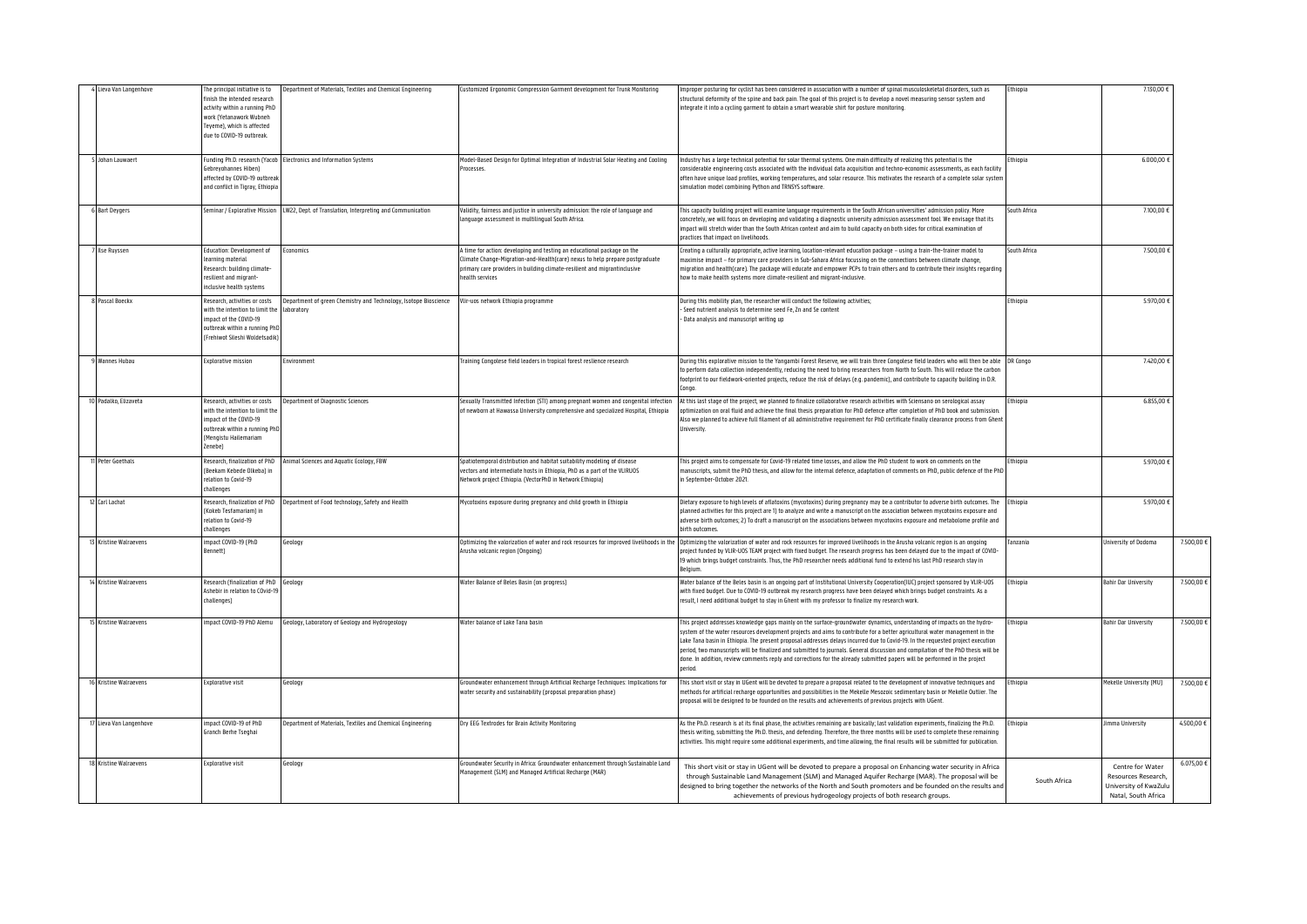| 19 Lieva Van Langenhove                 | mpact COVID-19                                                                                                                                                            | Materials, Textiles and Chemical Engineering                           | Design and development of textile-based electrodes for Electrocardiography (ECG)<br>monitoring.                                                                                                                                                                                                                                                                             | Studying the skin-electrode contact impedance of the developed textile electrodes, integrating the electrodes in a wearable<br>system, and evaluating their ECG detection performance that allows the development of a wearable system for ECG monitoring<br>and improving signal quality are expected tasks during a short stay at UGent, with the transfer of smart textile experience from<br><b>IlGent to Rabir Dar staff</b>                                                                                                                                                                                                                                                                                           | thiopia                     | <b>Bahir Dar University</b> | 7.500,00 € |
|-----------------------------------------|---------------------------------------------------------------------------------------------------------------------------------------------------------------------------|------------------------------------------------------------------------|-----------------------------------------------------------------------------------------------------------------------------------------------------------------------------------------------------------------------------------------------------------------------------------------------------------------------------------------------------------------------------|-----------------------------------------------------------------------------------------------------------------------------------------------------------------------------------------------------------------------------------------------------------------------------------------------------------------------------------------------------------------------------------------------------------------------------------------------------------------------------------------------------------------------------------------------------------------------------------------------------------------------------------------------------------------------------------------------------------------------------|-----------------------------|-----------------------------|------------|
| 20 Peter Goethals                       | in relation to COvid-19<br>challenges)                                                                                                                                    | Research (finalization of PhD Animal Sciences and Aquatic Ecology, FBW | Spatiotemporal distribution and habitat suitability modeling of disease<br>vectors and intermediate hosts in Ethiopia. PhD as a part of the VLIRUOS<br>Network project Ethiopia. (VectorPhD II in Network Ethiopia) extra<br>nonth (26 days)                                                                                                                                | This project aims to compensate for Covid-19 related time losses, and allow the PhD student to defend the PhD thesis, and finalize Ethiopia<br>a chapter of the PhD as publication in a Q1 iournal.                                                                                                                                                                                                                                                                                                                                                                                                                                                                                                                         |                             | Hawassa University          | 1.440,00 € |
| 21 Johan Lauwaert                       | Intended to limit the impacts ELIS<br>caused by the COVID-19<br>outbreak and conflict in Tigray<br>region of Ethiopia within a<br>running Ph.D. and education<br>project. |                                                                        | Evaluation of Solar Thermal Systems for Supply and Processes Level Integration at<br>elected Industries in North Ethiopia                                                                                                                                                                                                                                                   | The proposed plan is working with solar energy yield calculation models for the integration<br>of optimal solar thermal solutions to selected industries in North Ethiopia. This wellengineered<br>integration option offers a unique and sustainable solution to meet industrial process heating and cooling demand at a minimun<br>conventional fuel usage.                                                                                                                                                                                                                                                                                                                                                               | Ethiopia                    | Mekelle University          | 7.500,00 € |
| 22 Wim Cornelis                         | Research (finalization of Ph.D. Environment<br>in relation to the war in<br>northern Ethiopia and COVID-<br>19 challenges)                                                |                                                                        | Finalization of PhD of Desale Kidane Asmamaw: Improving Agricultural Water<br>Productivity in the Lake Tana Basin, Northwest, Ethiopia                                                                                                                                                                                                                                      | Improved irrigation water management combined with acid soil management in Koga irrigation scheme is needed to alleviate<br>pressure on water resources and improve soil health and crop production. Synergetic effects between deficit irrigation and soil<br>health on crop production will be investigated, as well as irrigation and soil quality scenarios under past, current and future<br>climates.                                                                                                                                                                                                                                                                                                                 | Ethiopia                    | Bahir Dar University        | 7.500,00 € |
| 23 Stefaan De Henauw                    | mpact COVID-19                                                                                                                                                            | ublic health and Primary Care                                          | ffects of video-based health education on nutritional status of pregnant mothers and<br>their infants (from 0 to 6months) in Dirashe district Southern Ethiopia - A cluster<br>andomized controlled trial                                                                                                                                                                   | In a cluster randomized controlled trial, this study aims at assessing the effects of a video-behaviour change intervention on<br>naternal and infant health. The qualitative research investigates the beliefs, attitudes, needs and situation of the video<br>implementers, the beneficiaries, and the health officials. In-depth understanding of end-users' perspectives will enable us to<br>identify the opportunities and the challenges of the video-intervention in behavior change.                                                                                                                                                                                                                               | thiopia                     | Arba Minch University       | 7.477,00 € |
| SHORT RESEARCH STAYS 2021 - AUGUST 2022 |                                                                                                                                                                           |                                                                        |                                                                                                                                                                                                                                                                                                                                                                             |                                                                                                                                                                                                                                                                                                                                                                                                                                                                                                                                                                                                                                                                                                                             |                             |                             |            |
| Promoter                                | <b>Department</b>                                                                                                                                                         | Visitor                                                                | <b>litie of the initiative</b>                                                                                                                                                                                                                                                                                                                                              | <b>Abstract</b>                                                                                                                                                                                                                                                                                                                                                                                                                                                                                                                                                                                                                                                                                                             | <b>Country of Residence</b> |                             |            |
| Sofie Goormachtig                       | Plant Biotechnology and<br><b>Bioinformatics</b>                                                                                                                          | Ho Manh Tuong                                                          | Plant Growth Promoting Rhizobacteria (PGPR) to alleviate salt stress in plants                                                                                                                                                                                                                                                                                              | Plants have developed several mechanisms to avoid, adapt, or tolerate salt stress caused by climate change for instance through<br>the use of the root microbiome. We aim at identifying and characterizing plant growth promoting rhizobacteria (PGPR) that can<br>alleviate salt stress in plants. Once identified, they can be used in agriculture to allow crops to be grown in salty soils.                                                                                                                                                                                                                                                                                                                            | Vietnam                     |                             |            |
| Jan Nyssen                              | Department of Geography                                                                                                                                                   | Addis Alaminie                                                         | Evaluating satellite and reanalysis soil moisture products in the Upper Blue Nile<br>Basin, Ethiopia                                                                                                                                                                                                                                                                        | Incorporating evaluated soil moisture states as input into hydrological models is expected to yield improved stream flow<br>predictions within the hydrological models. In this study, collected long-term global satellite and reanalysis soil moisture<br>products over the Upper Blue Nile Basin will be evaluated through standard statistical methods. Finally, satellite and reanalysis<br>Soil Moisture products with excellent performance will be identified                                                                                                                                                                                                                                                       | Ethiopia                    |                             |            |
| 3 Jan Nyssen                            | Department of Geography                                                                                                                                                   | Biadgilgn Demissie Mullaw                                              | Runoff and erosion from mountain catchments in Ethiopia                                                                                                                                                                                                                                                                                                                     | In northern Ethiopia, due to severe land degradation, concerted efforts have been made to rehabilitate land. The objectives of this<br>study is to (i) estimate and understand peak discharge for ungauged catchments, and (ii) quantifying soil erosion severity and th<br>correlation with bio-physical catchment characteristics. The Curve Number method will be used to estimate peak discharge. The<br>RUSLE model and remote sensing techniques will be used to quantify soil erosion in the study area.                                                                                                                                                                                                             | Ethiopia                    |                             |            |
| 4 Gorik Ooms                            | Public Health and Primary<br>Care                                                                                                                                         | Moses Mulumba                                                          | Developing a Human Rights-Based Approach to Community<br>Participation in Healthcare Systems with Special Reference to<br>Jganda                                                                                                                                                                                                                                            | Basic health services are often unavailable, of low quality, or unaffordable in the public health system of<br>nany post-colonial countries. These challenges arise from limited resources and the way health and<br>healthcare is governed. This study focuses on developing a human rights-based approach to community<br>participation in bealthcare in Hoanda                                                                                                                                                                                                                                                                                                                                                           | Jqanda                      |                             |            |
| 5 Dirk Verschuren                       | Department of Biology                                                                                                                                                     | Vincent Omondi Odongo                                                  | Assembling datasets of the timing and amplitude of historical lake-level fluctuation<br>in Kenya's Rift Valley                                                                                                                                                                                                                                                              | The Rift Valley lakes of Kenya are naturally sensitive to multi-annual variation in rainfall, but strong lake-level rises in 2012-2013 Kenya<br>and 2020 are now causing historically record flooding. This project engages Kenyan hydrologists to assemble reliable datasets of<br>20th-21st century lake-level fluctuation, as essential foundation to develop studies aimed at disentangling the relative impacts o<br>expanding land use and anthropogenic climate change.                                                                                                                                                                                                                                              |                             |                             |            |
| Kristine Walraevens                     | Department of Geology                                                                                                                                                     | enta Nigate Abera                                                      | Paper 1: Water level fluctuation and flow dynamics in the Lake Tana basin<br>2. Paper 2: Hydrogeochemical and isotopic analysis of Southwestern Chokie<br>watersheds, Northern Ethiopia: Implications to Recharge-Discharge conditions of<br>Chokie Mountain Chain<br>. Research proposal: conducting a hydrogeological system of the Eastern Amhara<br>ntermountain Valley | Research on Chokie and Lake Tana basin on the basaltic plateau of the north-western Ethiopian highlands will be published.<br>Similarly, a proposal to study the hydrogeology of northeastern rift western margin, intermountain alluvial valleys will be<br>developed. Plans for a joint Master programme will be concretised.                                                                                                                                                                                                                                                                                                                                                                                             | Ethiopia                    |                             |            |
| 7 Kristine Walraevens                   | Department of Geology                                                                                                                                                     | harles Bakundukize                                                     | Scientific article or research paper                                                                                                                                                                                                                                                                                                                                        | This SRS will be devoted to writing scientific papers out of our research on a Precambrian basement in Bugesera region<br>Interesting findings of this research prove the existence of an unexploited groundwater potential despite frequent crop failure<br>due to erratic rainfall. Moreover, the SRS will be an opportunity to draft a research proposal to be submitted for the period of 2022<br>tn 2026                                                                                                                                                                                                                                                                                                               | <b>Surundi</b>              |                             |            |
| 8 Kristine Walraevens                   | Geology, head of Laboratory<br>for Applied Geology and<br>Hydrogeology                                                                                                    | Mekuriaw Tesfaye                                                       | PhD Research: Challenges of Groundwater Development, Functionality of Boreholes<br>and Spatial Variability of Groundwater Potential in Amhara Region, Central and<br>Northwestern Ethiopia                                                                                                                                                                                  | Groundwater development and utilization have been intensified as a result of high demand for water supply and irrigation but<br>many horeholes became abandoned or fail during drilling operation. Several horeholes also become nonfunctional and decrease i<br>discharge with very shorter period than expected. Therefore, the aim of this PhD research is to investigate major challenges of<br>groundwater development, functionality of boreholes and spatial variability of potentials in central and Northwestern Ethiopia.<br>Statistical and spatial analysis methods will be applied to analyze the data and the output will benefit for proper planning, best<br>selection and sustainable use of the resource. | Ethiopia                    | 4,259.68€                   |            |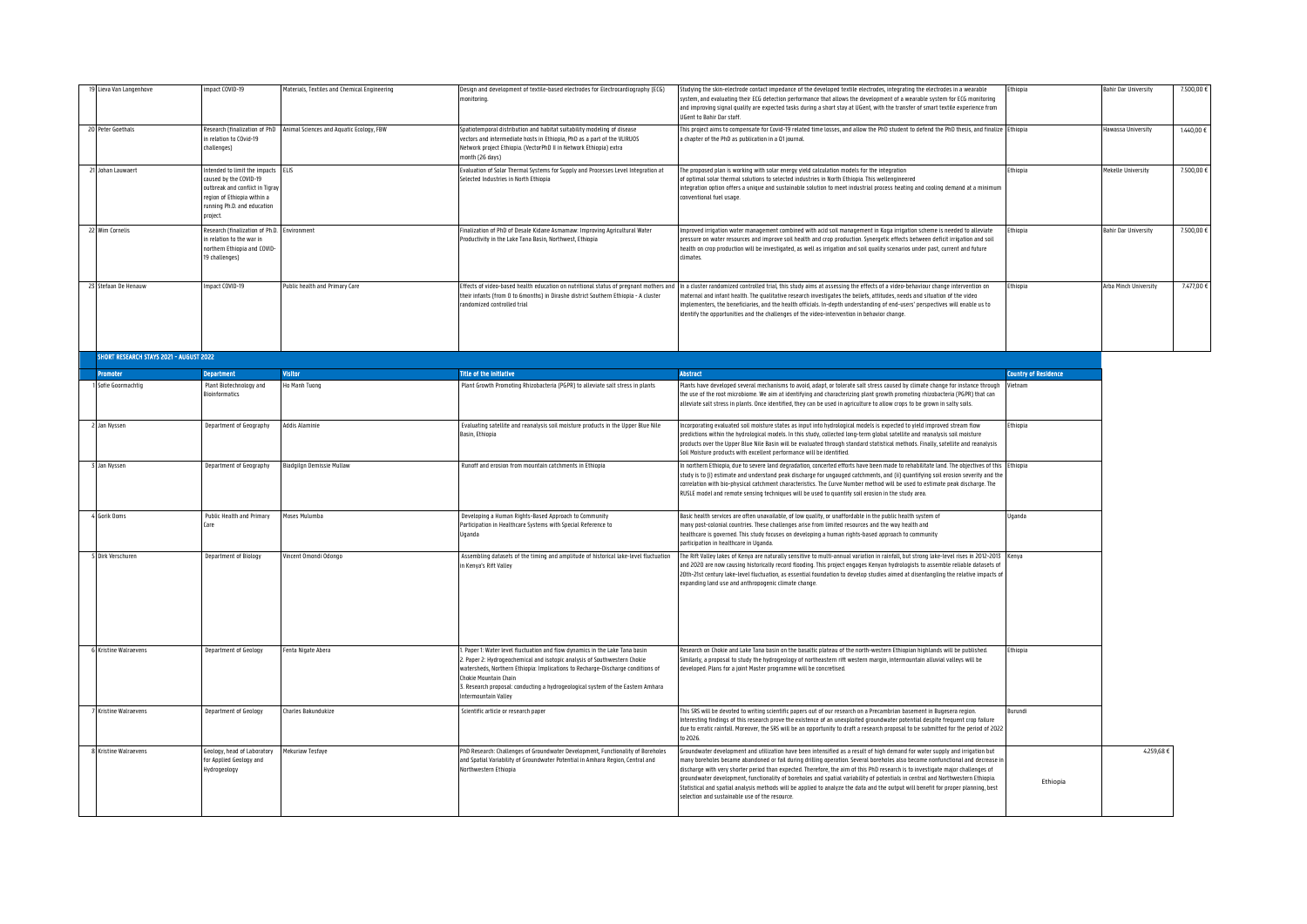| Jan Nyssen             | Department of Geography                                                                                | Tesfaalem Ghebreyohannes Asfaha | nvironmental consequences of quarrying and war in the Tigray region of northern<br>Ethiopia                                                                                                                          | Building on our investigations of the environmental impact of quarrying activities and by developing a VLIR-TEAM project on the<br>environmental impacts of the on-going war on Tigray, we will study the susceptibility and resilience of the environmental<br>esources in Tigray region of northern Ethionia to man-made and natural disasters                                                                                                                                                                                                                                                                                                                                                                                                                                                                                                                                                                                                                                                                    | Ethiopia       | 4.259,68€                |
|------------------------|--------------------------------------------------------------------------------------------------------|---------------------------------|----------------------------------------------------------------------------------------------------------------------------------------------------------------------------------------------------------------------|---------------------------------------------------------------------------------------------------------------------------------------------------------------------------------------------------------------------------------------------------------------------------------------------------------------------------------------------------------------------------------------------------------------------------------------------------------------------------------------------------------------------------------------------------------------------------------------------------------------------------------------------------------------------------------------------------------------------------------------------------------------------------------------------------------------------------------------------------------------------------------------------------------------------------------------------------------------------------------------------------------------------|----------------|--------------------------|
| 10 Wim Cornelis        | <b>Faculty of Bioscience</b><br>Engineering, Department of<br>Environment.                             | Aschalew Kassie Tebeje          | Runoff and sediment delivery under changing land cover, slope gradient, soils and<br>land management in agricultural landscapes of Debre Mawi watershed                                                              | n response to continually increasing soil loss and runoff, the Ethiopian government is installing soil and water conservation<br>measures. However, their effectiveness remains unstudied. In the 253 ha Debre Mawi Watershed in the country's sub humid<br>tropical highlands, runoff and sediment delivery are studied from 2010 to 2021 taking conserved and non-conserved agricultural<br>andscapes of into account.                                                                                                                                                                                                                                                                                                                                                                                                                                                                                                                                                                                            | Ethiopia       | 4.259,68€                |
| Bert Suykens           | Conflict & Development<br><b>Studies</b>                                                               | Christina Mwivei Shitima        | Sustainable sand mining                                                                                                                                                                                              |                                                                                                                                                                                                                                                                                                                                                                                                                                                                                                                                                                                                                                                                                                                                                                                                                                                                                                                                                                                                                     | Tanzania       | 4.259,68€                |
| <b>Ilse Ruyssen</b>    | Department of Economics                                                                                | Kikė Yra Fonton                 | Research visit to explore and develop a PhD proposal<br>concerning the role of climate change and health as<br>drivers of migration in Senegal                                                                       | Research visit to prepare a PhD proposal for the BOF Sandwich Doctoral Scholarship.<br>Seminars and informal meetings during her research stay will allow to exchange ideas and<br>discuss pathways for future collaboration. The potential for a first joint contribution on the<br>connection between climate change, health and migration in the context of Senegal will be<br>explored.                                                                                                                                                                                                                                                                                                                                                                                                                                                                                                                                                                                                                         | Senegal        | 4.259,68€                |
| 13 Amaury Frankl       | Geography                                                                                              | Mekonnen Getahun                | Understanding soils and geomorphology of Mt. Guna for sustainable development<br>(Ethiopia)                                                                                                                          | Jnderstanding how geomorphology and human interventions have shaped soils is of paramount importance, especially in the<br>context of the Mt. Guna volcano where rural livelihoods are strongly connected to natural resources. By developing 2 scientific<br>articles, this SRS aims at creating a knowledge basis to enable improved land management and protection of carbon stocks.                                                                                                                                                                                                                                                                                                                                                                                                                                                                                                                                                                                                                             | Ethiopia       | 4.259,68€                |
| 14 Kristien Michielsen | <b>Public Health and Primary</b><br>Care                                                               | Chea Stevenson                  | Conducting analyses to determine impact of nutrition and eating behaviour on sexual<br>and reproductive bealth outcomes                                                                                              | There is a dearth of research that examines the associations between nutrition and eating behaviour, neurocognitive function,<br>nental health disorders (MHD) on the one hand and sexual risk taking behavior and HIV infection on the other. Using a mixed<br>nethods approach, this study aims to understand the relationship between these concepts amongst emerging adults attending a<br>tertiary institution in Kenya.                                                                                                                                                                                                                                                                                                                                                                                                                                                                                                                                                                                       | Kenya          | 4.259,68€                |
| 15 Stefaan De Henauw   | <b>Public Health and Primary</b><br>Care                                                               | Duahamin Olivier SOMBIE         | Preparing a manuscript entitled "Assessment of the effect of vitamin A<br>sunnlementation on different indicators of vitamin A status in children exposed to<br>infertions'                                          | .<br>/itamin A deficiency (VAD) can lead to anemia, weakened immunity, blindness and death. VAD remains a public health problem in<br>Burkina Faso despite the national supplementation program. The study aims to assess 1) the effect of seasonality on VA status of<br>young children using 13C and serum retinol; and 2) VA status of children 30 days after receiving high-dose VA.                                                                                                                                                                                                                                                                                                                                                                                                                                                                                                                                                                                                                            | Burkina Faso   | 4.259,68€                |
| 16 Stefaan De Henauw   | <b>Public Health and Primary</b><br>Care                                                               | Sirmay Ayana Mersha             | The effect of integrating health and agriculture services for improved household food<br>security and nutritional status of mothers and children 4-6 years of age in rural<br>Ethiopia, clustered longitudinal study | Ethiopia has a high prevalence of undernutrition. Causes of malnutrition are complex and addressing the problem requires<br>ntegrated action of various sectors ranging from education and agriculture to sanitation. Our study aims to investigate whether a<br>specific local agricultural and health interventions can lead to improved food security, dietary diversification and nutritional<br>status in Ethiopian mothers and their voung children                                                                                                                                                                                                                                                                                                                                                                                                                                                                                                                                                           | Ethiopia       | 4.259,68€                |
| Pieter De Frenne       | ForNaLab. Environment                                                                                  | Merkebu Gebre                   | Generating canopy shade, microclimate and soil fertility advice to improve coffee<br>quality in the face of climate change in Ethiopia                                                                               | Rising temperatures, droughts and changing weather patterns are predicted to reduce the overall land suitable for growing<br>Arabica coffee by 50% in Ethiopia by 2040-2070. These abiotic stresses seriously damage coffee productivity and quality. One of<br>the suggested solutions to negative effects of extreme temperatures and drought is by increasing the microclimate buffering<br>caused by shade tree canopies that can mitigate increased solar intensity, reduce temperature variations and help to retain<br>noisture.                                                                                                                                                                                                                                                                                                                                                                                                                                                                             | Ethiopia       | 4.259,68€                |
| <b>Tom Decorte</b>     | Faculty of Law and<br>:riminology<br>Institute for Social Drug<br>Research (ISD)                       | Amanti Baru Olani               | PhD publications and training                                                                                                                                                                                        | The study focuses on examining khat use behaviors and practices of chewers with the main objective of identifying different khat<br>use patterns and trajectories: self-regulation mechanisms and the relation of these mechanisms with the life-events of chewers<br>o learn indicators that constitute controlled/uncontrolled use of khat, and finally to scrutinize<br>chewers' and other stakeholders' preferred policy option towards khat regulation.                                                                                                                                                                                                                                                                                                                                                                                                                                                                                                                                                        | thiopia        | 4.259,68€                |
| Kristine Walraevens    | Geology                                                                                                | Waqari Mosisa Kitessa           | Aquifer Characterization of Jimma area                                                                                                                                                                               | It is observed that there is no any, partially investigated, research conducted on hydrogeology and hydrogeochemical study of<br>limma area. Therefore, it is very necessary to assess hydrogeology and hydrogeochemistry of Jimma area. This will be<br>accomplished by well field survey, groundwater sampling and detail well description. The result will be used for groundwater<br>nanagement of the area.                                                                                                                                                                                                                                                                                                                                                                                                                                                                                                                                                                                                    | thiopia        | 4.259,68€                |
| 20 Rudi Goossens       | Geography                                                                                              | <b>Selagay Habtamu Sewnet</b>   |                                                                                                                                                                                                                      | This proposal will attempt to combine earth observation and model based computation of ecosystem services depletion in the<br>basin - to - the modern meta heuristic land use/land management optimization to address land use/management -ecosystem<br>service inter-relationship and to reconcile conflict of interest in its spatio-temporal complexity. The approach also showed how<br>the vielded optimal set of land use/land management options could be evaluated with respect to improving targeted ecosystem<br>services, and weigh against other nationally available land use/management strategies in this regard. Spatio-temporaly explicit<br>land use management optimization tool and conceptual framework development will be a major part of the work. The expected<br>outout thus include the optimized set of land use/management, prosepctively evaluated land use/management strategies to<br>support the decision making process, and developed conceptual framework and interactive tool. | Ethiopia       | 4259.68 + request ticket |
| Kristine Walraevens    | Geology                                                                                                | Beekan Gurmessa Gudeta          | Groundwater pollution and vulnerability assessment in Western Oromiya                                                                                                                                                | This research will be aimed to assess the groundwater vulnerability to pollution and define the status of pollution. The<br>rulnerability map will be generated using DRASTIC method. Detail analysis of the impact of suspected pollution sources and a<br>omplete hydrogeological study will be conducted. Using ArcGIS DRASTIC model, groundwater will be classified as low, medium:<br>and high vulnerable to pollution.                                                                                                                                                                                                                                                                                                                                                                                                                                                                                                                                                                                        | thiopia        | 4.259,68€                |
| 22 Kristine Walraevens | Geology                                                                                                | Tufa Fayera Gudu                | Data acquisition and processing                                                                                                                                                                                      | The effect of withdrawal and management of groundwater is detected on surface-water and vice-versa which affects the<br>sustainability of water resources development. A coupled SWAT-MODFLOW model which unify the two water features will be<br>employed in this study to investigate the groundwater-surface water flux and recharge-discharge systems of groundwater in<br>western Oromiya. Meteorological, hydrological and spatial data will be used to setup and calibrate the model. The research<br>outputs will be essential for sustainable water resources development and better management strategies.                                                                                                                                                                                                                                                                                                                                                                                                | thiopia        | 4.259,68€                |
| 23 Johan Lauwaert      | Electronics and Information<br>Systems                                                                 | Mulu Bayray Kahsay              | Solar PV and Thermal                                                                                                                                                                                                 | Solar energy available during many days in North-Ethiopia is expected to exceed the consumption plus any affordable electric<br>battery storage capacity that could be included. The study is aimed at investigating the potential and significance of this excess<br>energy during the day to be stored as thermal energy for later use for climate conditions in North Ethiopia.                                                                                                                                                                                                                                                                                                                                                                                                                                                                                                                                                                                                                                  | thiopia        | 4.259,68€                |
| 24 Ine Lietaert        | Social Work and Social<br>Pedagogy                                                                     | Dereje Tesema Regasa            | An advancement of a PhD                                                                                                                                                                                              | During my stay, I would develop two articles and submit them to reputable journals. The first article deals with the process of<br>urban IDPs resettlement undertaken by the Ethiopian government and the perspective of IDPs about its outcome. The second<br>article sheds light on the influence of IDP settlement or location on the social, economic and environmental wellbeing of IDPs                                                                                                                                                                                                                                                                                                                                                                                                                                                                                                                                                                                                                       | thionia        | 4.259,68€                |
| 25 Luc Duchateau       | <b>Biometrics Research Centre.</b><br><b>Faculty of Veterinary Medicine</b><br><b>Ghent University</b> | Kassahun Ebba                   | SHORT RESEARCH STAYS (SRS) 2021-2022                                                                                                                                                                                 | During the dry season in Ethiopia, An. Arabiensis mosquitoes can barely survive and do so along intermittent river hotspots. We<br>propose a strategy to control the mosquito when it has difficulty to survive in the dry season, avoiding the exponential growth of<br>nosquitoes during the rainy season, based on biological larval control and endectocides used in cattle to kill remaining adult<br>mosquitoes.                                                                                                                                                                                                                                                                                                                                                                                                                                                                                                                                                                                              | <b>Thionia</b> | 4,259,68€                |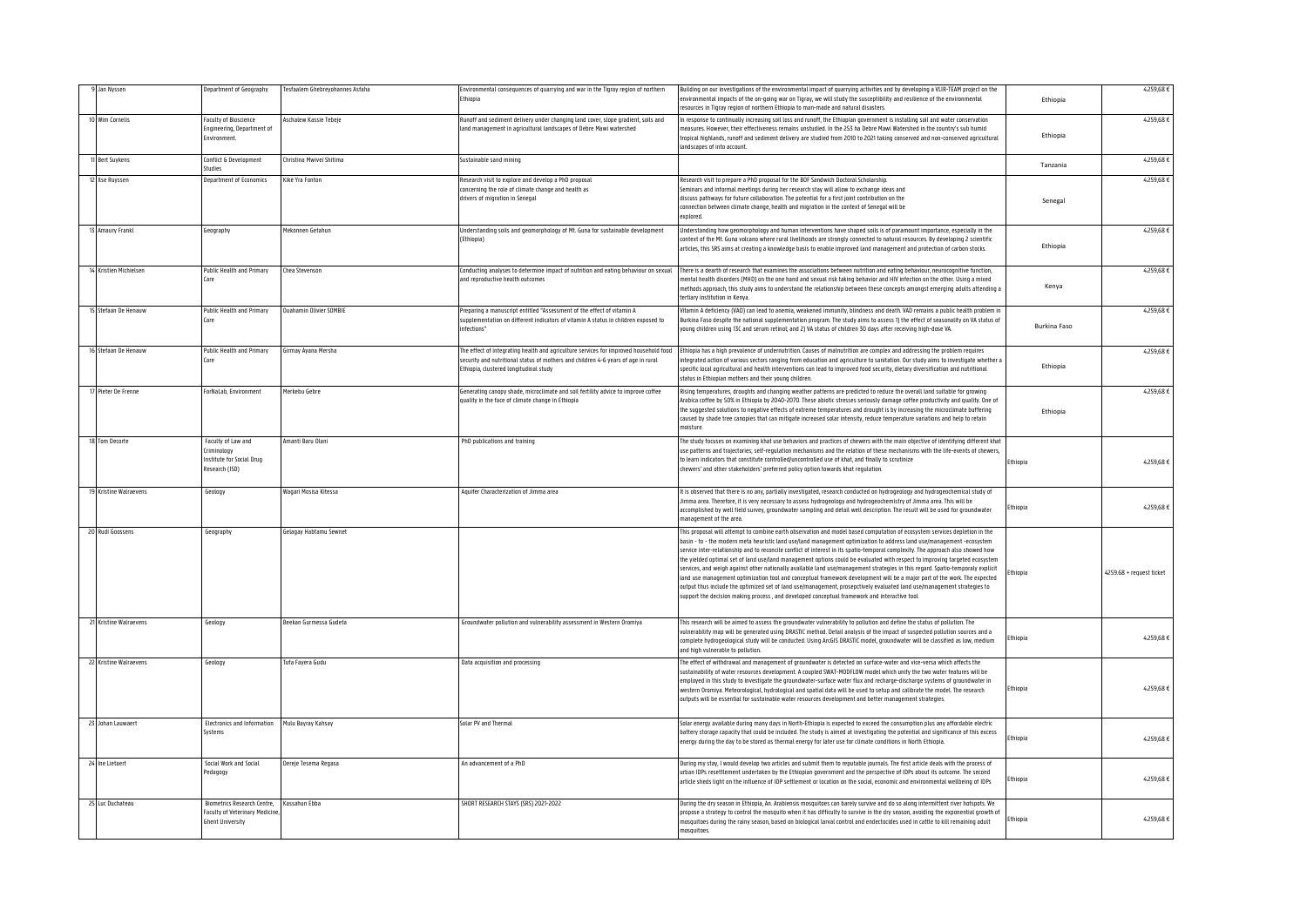| Luc Duchateau                | Biometrics Research Centre,                                                                                                | Serkadis Debalke                 | SHORT RESEARCH STAYS (SRS) 2021-2023                                                                                                                                                                                                                                                                                | Decreasing the longevity of a malaria mosquito has a major impact on the chance that the mosquito will transmit the Plasmodiu                                                                                                                                                                                                                                                                                                                                                                    |                 |                                           |
|------------------------------|----------------------------------------------------------------------------------------------------------------------------|----------------------------------|---------------------------------------------------------------------------------------------------------------------------------------------------------------------------------------------------------------------------------------------------------------------------------------------------------------------|--------------------------------------------------------------------------------------------------------------------------------------------------------------------------------------------------------------------------------------------------------------------------------------------------------------------------------------------------------------------------------------------------------------------------------------------------------------------------------------------------|-----------------|-------------------------------------------|
|                              | <b>Faculty of Veterinary Medicine</b>                                                                                      |                                  |                                                                                                                                                                                                                                                                                                                     | parasite and thus on disease dynamics. The effect of silencing of specific genes related to the immune system in the naturally                                                                                                                                                                                                                                                                                                                                                                   | thiopia         | 4.259,68€                                 |
|                              | <b>Ghent University</b>                                                                                                    |                                  |                                                                                                                                                                                                                                                                                                                     | occurring Anopheles arabiensis population of Southwest Ethiopia on longevity of the mosquito is investigated in this PhD work.                                                                                                                                                                                                                                                                                                                                                                   |                 |                                           |
| Eric VANHAUTE                | Geschiedenis                                                                                                               | Sebastien ADINS                  | EU policy towards Latin America in the post-hegemonic international order                                                                                                                                                                                                                                           | Particularly during the second decade of this century, Latin America has witnessed a boom in its comercial, economic and political<br>ties with the People's Republic of China. This tendency, in combination with an increasingly crisis-ridden and inwardlooking<br>urope, has had an important impact on the EU policy towards the region.                                                                                                                                                    | Peru            | 4.259,68 €                                |
| 28 Jan Desmet                | Electromechanical, Systems<br>and Metal Engineering                                                                        | Mulugeta Gebrehiwot Gebremichael | The Role of Renewable Energy Sources for Sustainable Electric Mobility in Ethiopia                                                                                                                                                                                                                                  | In Ethiopia, the electric grid is of RES, and companies have started introducing EVs to the market. However, the correlations<br>between the grid and vehicle electrification are not yet well analyzed. The objective of this study is to (i) analyze the impacts of<br>EV integration to the RES based grid, (ii) study the role of RES for sustainable e-mobility from the Ethiopian context.                                                                                                 | thiopia         | 4259,68 + request ticket                  |
| 29 Sven Mangelinckx          | SynBioC research group,<br>Department of Green<br>Chemistry and Technology,<br><b>Faculty of Bioscience</b><br>Engineering | Aubin MANBOU                     | products with insecticidal properties                                                                                                                                                                                                                                                                               | Exploration of PhD research on bio-control of rice pests: Promotion of non-wood forest The main objective of the current study is to investigate the insecticidal activities of NWFPs traditionally used in Benin as natural<br>insecticides, against rice pests. As such, plant species with insecticide properties will be identified: volatile profiles established:<br>susceptibility of rice pests to extracts used will be determined.                                                     | Renin           | 4259,68 + request ticket                  |
| Inge Brinkman                | anguages and Cultures                                                                                                      | James Wachira                    | Literature, elephants, and sustainability                                                                                                                                                                                                                                                                           | In this article I mobilise contextual narratology to analyse how the presentation of competing views of a forest as a postcolonial<br>nonhuman assemblage in Henry Ole Kulet's novel The Elephant Dance (2016) avails material that applies in decolonising senses<br>of sustainable uses of nonhuman in post-independence Kenya's discourses on conservation.                                                                                                                                   | Kenva           | 4259 68 + request ticket                  |
| <b>Peter Goethals</b>        | Animal Sciences and Anuatic<br>Ecology                                                                                     | <b>Shewit Kidane</b>             | Scientific study proposal                                                                                                                                                                                                                                                                                           | The African Great Lakes fisheries provide livelihoods for millions, particularly to food-insecure populations. They are<br>important to overcome the looming food insecurity and socio-economic crisis, underling their role in meeting the SDG's. However,<br>the fish stocks of these lakes are in a state of crisis. Therefore, devising nature-based solutions for the sustainable conservation<br>of fish resources is of naramount importance                                              | Ethiopia        | 4.259,68€                                 |
| Luis Enrique Correa da Rocha | Economics and department<br>physics & Astronomy                                                                            | <b>Tekilu Tadesse Choramo</b>    | Research Proposal                                                                                                                                                                                                                                                                                                   | This project aims to analytically and graphically explore the regional and global economic integration of Ethiopia in the 21st<br>century over the period 2000-2019 for more than 200 countries by applying the tools of network Community analysis. Under<br>network analysis, we will use network centrality and community structure to measure and quantify the position of Ethiopia in<br>Africa and global trade network.                                                                   | thiopia         | 4.259,68€                                 |
| 33 Stefaan De Henauw         | Public health and Primary<br>Care                                                                                          | Befikadu Tariku Gutema           | Analysing and writing papers entitled "Effects of vitamin A and weekly iron<br>supplementation on iron status and anemia of school children in Arba Minch Zuria<br>District" and "Effects of vitamin A and weekly iron supplementation on cognitive<br>development of school children in Arba Minch Zuria District" | Iron deficiency is associated with cognitive impairment. Animal model studies showed that vitamin A could affect cognition. One<br>target of the SDG 4 is to ensure inclusive and equitable quality education and promote lifelong learning poportunities for all. This<br>study evaluates the effectiveness of intermittent iron and vitamin A supplementation on anemia, iron status and cognitive<br>development of school children                                                           | thiopia         | 4,259,68€                                 |
| 34 Frederik De Belie         | Department of electrical<br>energy, metals, mechanical<br>constructions and systems                                        | Tessema Ashenafi                 | The exploration, advancement or finalization of a PhD                                                                                                                                                                                                                                                               | Wind allows generating electricity through application of wind turbines. Ethiopia is rich in wind energy resources, recognized by<br>the Ethiopian government as a future and important source to produce electrical energy. The objective of this application is to<br>produce affordable and clean energy by sustainable control and supervision of wind energy conversion systems, through the use<br>of matrix convectors.                                                                   | thiopia         | 4,259,68€                                 |
| 35 Bert Suykens              | <b>Conflict and Development</b><br>StudiesMamo, Siyum Adugna                                                               | Tamo, Siyum Aduqna               | Advancement of a PhD (Nascere)                                                                                                                                                                                                                                                                                      | Using ethnographic research approach and case study design, the study tries to understand the complex and linear relation<br>between democracy and violent collective action in the context of the current transition in Ethiopia. The study furthers the<br>understanding of the relation between violence and democracy, nature of democratization, and dynamics of violence in the<br>context of Ethionia                                                                                     | thiopia         | 4,259.68 € + request<br>ticket            |
| 36 Xavier, Gellynck          | Agricultural Economics,<br>Bioscience Engineering, Ghen<br>Jniversity                                                      | Tigist Waktole                   | Scientific article or research paper, PhD advancement (Nascere)                                                                                                                                                                                                                                                     | Nowadays, due to the high concern given for environment-friendly products and<br>sustainability performance, the adoption of Green Supply Chain Management has been<br>considered by industries. Therefore, this study aimed at investigating the types of green<br>practices implemented by various firms, the driving factors behind them, and their effect on<br>sustainability. The findings of this study will have many significant implications.                                          | Ethiopia        | 4.259,68 €                                |
| 37 Dirk Poelman              | Solid State Sciences                                                                                                       | <b>Jumisani</b>                  | Scientific article or research naner. PhD advancement                                                                                                                                                                                                                                                               | Persistent luminescent materials have a large potential in security applications, street lighting, bio-imaging,  However, materials<br>with brighter emission and different colors are needed for their more widespread use. MgTa2O6:Dy3+ co-doped with Li+, C, Ce3+<br>or Tb3+ will be prepared as a promising material. X-ray diffraction, electron microscopy, photoluminescence and<br>thermoluminescence will be used to study the persistent luminescence phenomenon.                      | South Africa    | $4259.68 +$ possibly<br>equest air ticket |
| 38 Witlox, Frank             | Geography                                                                                                                  | arlington C.S.                   | Research or project proposal, Scientific article or research paper                                                                                                                                                                                                                                                  | My envisaged PhD study investigates the development and evolution of transport operations and mobility trends in post-colonial<br>Africa focusing on Harare between 1980 and 2019. It examines how the socio-economic and political environments in postcolonial<br>cities shape and influence urban transport operations and mobility. It applies a mixed methods approach to pursue sustainable<br>solutions to postcolonial urban transport and mobility                                      | <b>Zimbabwe</b> | 4259,68€                                  |
| 39 VERBEKE, Wim              | Department of Agricultural<br>Economics                                                                                    | Mulubrihan Bayissa               | Scientific article or research paper, PhD advancement (Nascere)                                                                                                                                                                                                                                                     | Abstract of the proposed research project (max. 60 words)2: Ethiopia has a huge potential for apiculture. However, this potential<br>is largely underutilized due to different socioeconomic, demographic and institutional constraints hampering the adoption of<br>modern hives. Hence, the study will focus on the drivers and barriers of honey and beeswax production efficiency and marketing<br>performance in Ethiopia                                                                   | Ethiopia        | 4.259,68€                                 |
| 40 Walraevens, Kristine      | Department of Geology                                                                                                      | Alvin Joseph                     | Scientific article or research paper, PhD exploration                                                                                                                                                                                                                                                               | The hydrological pathways of upper Pangani river derived from GIS are not matching reality in the field, posing a challenge in<br>hydrological modelling. In addition, some issues remain unclear including water abstraction for irrigation in Upper Pangani is<br>unquantified, the connection and contribution of water from Mt. Meru is unknown, and the interaction between surface water and<br>roundwater is unknown.                                                                     | Tanzania        | 4259,68 + request air<br>ticket           |
| 41 Patrick De Baets          | Department of Electrical<br>Energy, Metals, Mechanical<br>Constructions and Systems                                        | Vasihun Diriba                   | PhD advancement (Nascere)                                                                                                                                                                                                                                                                                           | Conventional engine oils used in internal combustion engines are neither environmentally friendly nor affordable particularly in<br>economically weaker countries such as Ethiopia. Therefore, the objective of the present research is to explore the possibility of<br>using castor oil with suitable additives as a biodegradable, sustainable, environmentally friendly and economically viable<br>alternative to conventional engine oils particularly used in agricultural tractor engines | Ethiopia        | 4.259,68€                                 |
| Walgraeve, Christophe        | Green Chemistry and<br>technology (BW24), research<br>group EnVOC                                                          | Abebech Nuguse                   | Scientific article or research paper, PhD exploration                                                                                                                                                                                                                                                               | Volatile organic compounds (VOCs) are one of the maior air pollutants emitted into the atmosphere. However their concentration<br>levels in Ethiopia have been scarcely reported in literature. Therefore, concentration levels of VOCs will be determined at 10<br>primary schools of Hawassa city, Ethiopia and a risk assessment study will be conducted.                                                                                                                                     | Ethiopia        | 4.259,68€                                 |
| Nyssen, Jan                  | Geography                                                                                                                  | <b>Emnet Negash</b>              | Scientific article or research paper, PhD advancement (BOF)                                                                                                                                                                                                                                                         | Rainfall temporal distribution, particularly onset, offset, and dry spells directly affect crop production and farmers' livelihood in<br>general. This modeling effort will focus on rainfall distributions during the crop growing season as well as the onset and duration<br>of the growing season in northern Ethiopia. Precipitation data from the ALARO-O model will be used to investigate the statistical<br>features.                                                                   | thiopia         | 4,259,68€                                 |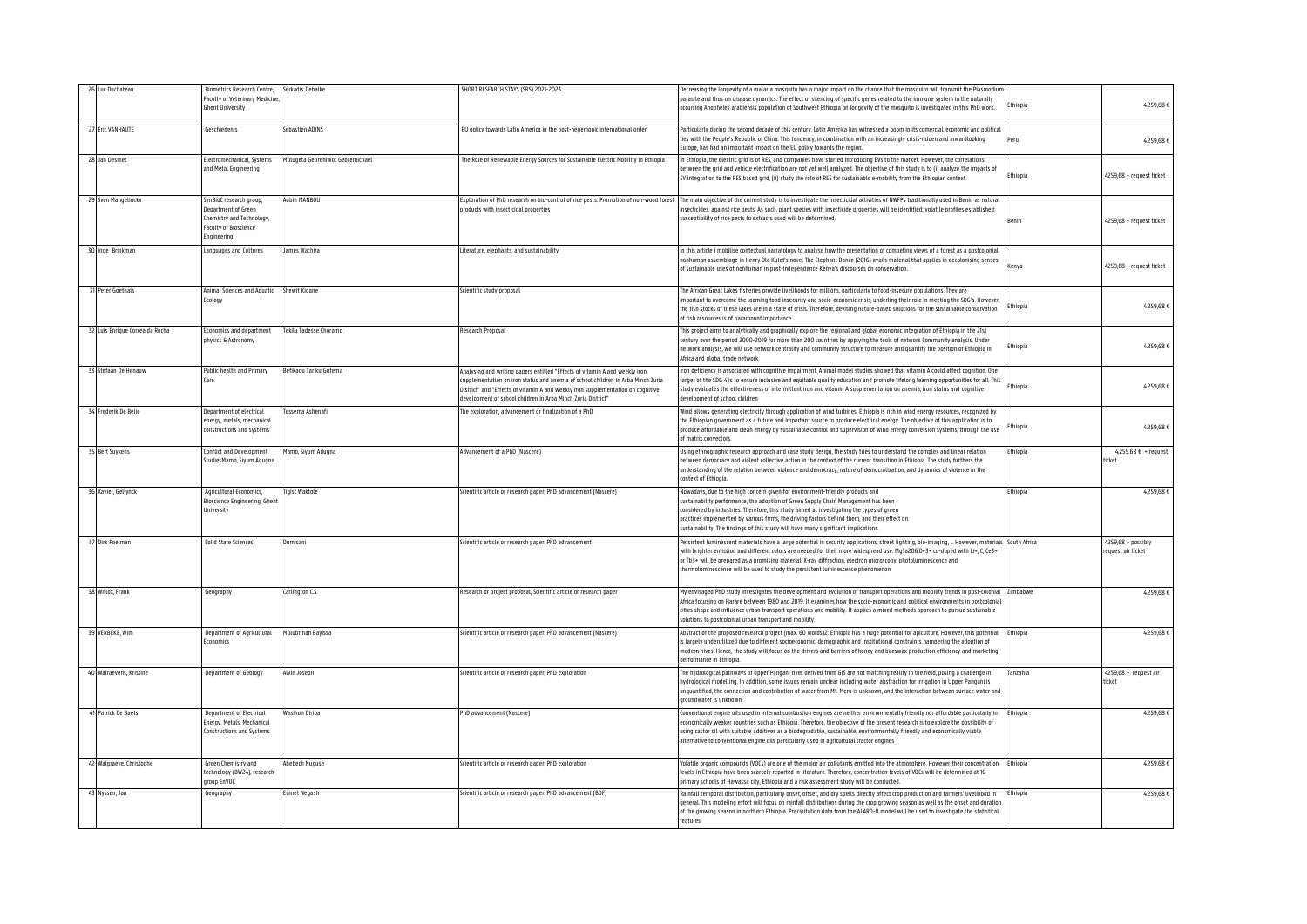| 44 Walraevens, Kristine       | Geology (WE13)                                                                      | Seifu Kebede    | cientific article or research paper, PhD exploration                                                                                                             | An investigation of groundwater issue is vital for socio-economic, environmental and political issues. In comparison to surface<br>water, little attention has been executed on groundwater in developing country. The aim of the proposal will be to investigate<br>climate variability impacts on groundwater recharge using secondary data in the case of East Wollega (Nakamte town and its<br>surroundings) Western Oromiya Ethionia                                                                                                                                                                                                                                                                                                                                                                                                                                                                                                                                                                                                                                                                                                                                            | thiopia                      | 4259,68 + request air<br>ticket |
|-------------------------------|-------------------------------------------------------------------------------------|-----------------|------------------------------------------------------------------------------------------------------------------------------------------------------------------|--------------------------------------------------------------------------------------------------------------------------------------------------------------------------------------------------------------------------------------------------------------------------------------------------------------------------------------------------------------------------------------------------------------------------------------------------------------------------------------------------------------------------------------------------------------------------------------------------------------------------------------------------------------------------------------------------------------------------------------------------------------------------------------------------------------------------------------------------------------------------------------------------------------------------------------------------------------------------------------------------------------------------------------------------------------------------------------------------------------------------------------------------------------------------------------|------------------------------|---------------------------------|
| 45 Vanderplasschen, Wouter    | <b>Special Needs Education</b><br>(PPIO)                                            | Khamisi         | Scientific article or research paper                                                                                                                             | Adolescents living with HIV have poor adherence to medication. We postulate that to achieve optimal adherence, interventions<br>tailored to their dynamic social and cognitive needs as they pass through life-stages need to be tested and promoted.<br>Mindfulness and acceptance-based interventions (MABI) are gaining attraction as appropriate for adolescents. This study adapts<br>and evaluates MABI in a Ugandan context using mixed methods.                                                                                                                                                                                                                                                                                                                                                                                                                                                                                                                                                                                                                                                                                                                              | Uganda                       | 4.259,68€                       |
| 46 Stefaan De Henauw          | Public health and primary<br>care                                                   | Serge Theophile | Research or project proposal                                                                                                                                     | Children with edematous severe acute malnutrition (SAM) have a higher risk of dying than SAM without edema. The etiology of<br>edema in SAM remains unclear but downstream DNA methylation changes could be relevant to differences in SAM pathogenesis.<br>This proposal aims to assess the association of epigenetics, microbiota and SAM as well as the results of their interaction.                                                                                                                                                                                                                                                                                                                                                                                                                                                                                                                                                                                                                                                                                                                                                                                             | Burkina Faso                 | 4259.68€                        |
| Janssens Geert                | Department of Veterinary and Olushola John<br><b>Biosciences</b>                    |                 | Research or project proposal                                                                                                                                     | Through the addition of enzymes that can degrade fibres, the efficiency with whom fibrous feed resources can be used by turkeys,<br>may be improved. This will provide more means for food security of local communities                                                                                                                                                                                                                                                                                                                                                                                                                                                                                                                                                                                                                                                                                                                                                                                                                                                                                                                                                             | outh Africa                  | 4.259,68 €                      |
| 48 Bert, Wim                  | Department of Biology,<br><b>Faculty of Sciences</b>                                | Sihen Getachew  | PhD advancement (Nascere)                                                                                                                                        | Plant-parasitic nematodes cause yield loss in soybean. Their biodiversity and damage level will be investigated in Ethiopia for the<br>first time. The quantification and characterization using morphological and molecular data are essential to facilitate alternative<br>nematode management strategies. This project is part of a PhD "Biodiversity and Management of Plant-Parasitic Nematodes of<br>Sovhean and their Interaction with Fusarium son'                                                                                                                                                                                                                                                                                                                                                                                                                                                                                                                                                                                                                                                                                                                          | thiopia                      | 4,259,68 €                      |
| 49 Becker Felicitas           | History                                                                             | lumanne         | <b>PhD</b> finalization                                                                                                                                          | The project historicizes matrilineal and patrilineal land tenure systems in Tanzania and their implications on women's land access.<br>This includes the practices of Patrilineal and Matrilineal land tenure, gender dynamics in Patrilineal and Matrilineal land tenure,<br>statutory land tenure and its implications on women's land access, and land strategies adopted by post independent Tanzanian<br>governments and their implications for women                                                                                                                                                                                                                                                                                                                                                                                                                                                                                                                                                                                                                                                                                                                           | Tanzania                     | 4259,68€                        |
| 50 Koen Bostoen               | Languages and Cultures                                                              | Mary Z.         | Research or project proposal, Scientific article or research paper                                                                                               | This project contributes to the documentation and valorisation of popular knowledge on medicinal plants among the Kuria, a<br>Bantu speech community from the Mara region of North-western Tanzania. A professional linguist from the source community wil<br>describe plant uses and names in close collaboration with traditional Kuria healers and collaborate with qualified Tanzanian<br>botanists for the botanical identification of plants.                                                                                                                                                                                                                                                                                                                                                                                                                                                                                                                                                                                                                                                                                                                                  | Tanzania                     | 4.259,68 €                      |
| 51 Hermans Thomas             | Geology (WE13)                                                                      | Brice           | Scientific article or research paper, PhD exploration                                                                                                            | The inaccessibility of quality water and the unsustainability of hydraulic structures (boreholes) after their construction is a crucial Cameroon<br>problem for the populations of the Mayo-Banyo department. In a context of crystalline basement, we propose in this project to<br>characterize the sites suitable for a more efficient implementation of sustainable productive drilling.                                                                                                                                                                                                                                                                                                                                                                                                                                                                                                                                                                                                                                                                                                                                                                                         |                              | 4259,68 + request air<br>ticket |
| 52 Sarah Gabriël              | Department of translational<br>physiology, infectiology and<br>nublic health        | orga Sarba      | Short research stay for the finalization of Ph.D. thesis on bovine cysticercosis in<br>Ethiopia                                                                  | This project aims accurately estimating the prevalence of bovine cysticercosis, assessing the awareness/practice of the<br>ommunities about the parasite and its human infection risk. The goal of the proposed SRS is to finalize the Ph.D. that has been<br>delayed by covid. The fund to be obtained will aid for the preparation of the Ph.D. thesis till the public defense.                                                                                                                                                                                                                                                                                                                                                                                                                                                                                                                                                                                                                                                                                                                                                                                                    | thiopia (already in Belgium) | 4.259,68                        |
| Magd Abdel Wahab              | Department of Electrical<br>energy, metals, mechanical<br>constructions and systems | Vguyen          | Damage detection in slab bridges using vibration data and machine learning                                                                                       | In this research, damages in a slab bridge will be detected using vibration measurement data. Sensors are attached to the top of<br>he laboratory bridge. Measurement data are analysed to find out the dynamic properties of the bridges. These properties will be<br>used as the input of the neural network. After training, the neural network can identify the damage location and severity. The<br>experimental data is used to verify the method.                                                                                                                                                                                                                                                                                                                                                                                                                                                                                                                                                                                                                                                                                                                             | <i>l</i> ietnam              | 4.259,68                        |
| 54 Martin Valcke & Mieke Embo | <b>FPPW Department Eduaction</b>                                                    | Masengere       | Scaffold Uganda: an ePortfolio project in Uganda to optimize workplace learning in<br>ealthcare education                                                        | During a visit in one month, Betty Masengere will join the Scaffold ePortfolio research team, to write a proposal for an ePortfolio<br>project at the Lubaga Hospital Training School Kampala Uganda.                                                                                                                                                                                                                                                                                                                                                                                                                                                                                                                                                                                                                                                                                                                                                                                                                                                                                                                                                                                | Uganda                       | $4259.68 +$ ticket              |
| LievaVanlangenhove            | <b>Denartment of Materials</b><br>Textiles and Chemical<br><b>Ingineering</b>       | :tana           | Fabrication, and characterization of different types of conductive textile-based<br>lectrodes integrated Electromyography (EMG) sensors                          | Conventional electromyograms are often recorded using hydrogel Ag/AgCl electrodes, but hydrogel-based Ag/AgCl electrodes<br>equire skin preparation, dehydration of the hydrogel over time, and skin irritation. To overcome these disadvantages, textile-<br>based electrodes are being employed to enable the patients to monitor and control their health status outside of the traditional<br>healthcare facilities. The aim of this study was to evaluate different types of electro-conductive textile electrodes from the bio-<br>signals acquired through the EMG sensors. We will be validating different types of woven electro-conductive textile such as<br>Silver+copper platted conductive fabric, Stainless-steel fabric, and embroidery through the acquisition of the EMG signals using<br>BIOPAC MP160EMG (BIOPAC Systems, Inc., Goleta, CA, USA).We will also check for the statistical significance of the derived features<br>such as the visible P. Mean, and root mean souare (RMS), average rectifier value (ARV) for the different textile electrodes in<br>comparison with the reference/standard Ag/AgCl electrodes at both static and dynamic conditions | thiopia                      | 4.259,68€                       |
| lagd Abdel Wahab              | Department of Electrical<br>energy, metals, mechanical<br>constructions and systems | ang             | inalizing PhD degree at UGent                                                                                                                                    | The primary objective of this research is to develop an efficient computational method based on a combination of numerical<br>modelling and machine learning for analysing hydraulic performances of novel coastal structures and improving their<br>nerformances                                                                                                                                                                                                                                                                                                                                                                                                                                                                                                                                                                                                                                                                                                                                                                                                                                                                                                                    | <i>lietnam</i>               | 4.259,68                        |
| Magd Abdel Wahab              | Denartment of Electrical<br>energy, metals, mechanical<br>constructions and systems | hanh            | inalizing PhD degree at UGent                                                                                                                                    | A new method in forecasting the horizontal displacement of retaining wall is introduced. New algorithms are employed to assess<br>how proper finite element simulation against field data. The aim of the process is to predict the displacements of retaining wall<br>from the result of the nearby excavation and provide early warning about the risks of excavation that may happen under vital<br>phases                                                                                                                                                                                                                                                                                                                                                                                                                                                                                                                                                                                                                                                                                                                                                                        | /ietnam                      | 4,259.68                        |
| Magd Abdel Wahab              | Denartment of Electrical<br>energy, metals, mechanical<br>constructions and systems | Minh Hoang      | inalizing PhD degree at UGent                                                                                                                                    | This research will focus on resolving two main problems. The first one is to propose new metaheuristic optimization algorithms,<br>which can achieve a remarkable advantage in solving real-engineering problems. And the second problem is to propose a new<br>model updating technique to apply for real large-scale structures, which cannot be simulated by the current FE method.                                                                                                                                                                                                                                                                                                                                                                                                                                                                                                                                                                                                                                                                                                                                                                                               | Vietnam                      | 4.259,68                        |
| Magd Abdel Wahab              | Denartment of Electrical<br>energy, metals, mechanical<br>constructions and systems | Tran            | Finishing A1 paper and preparing for project proposal.                                                                                                           | SHM has been commonly applied and achieved success over recent decades. However, because of the current tendency in<br>monitoring the entire structure, instead of focusing on only suspicious locations, the amount of collected data is extremely<br>growing. This is posing huge challenges to the data acquisition and analysis techniques. To handle this problem, this project<br>conducts SHM using ANN and data collected from smart sensors.                                                                                                                                                                                                                                                                                                                                                                                                                                                                                                                                                                                                                                                                                                                                | Vietnam                      | 4.259,68€                       |
| 60 Walraevens Kristine        | Geology, WE13                                                                       | Namara          | Quantifying the Impact of Land Use/Land Cover Change on Water Resources Potential,<br>Case Study in Dabus River Catchment, Upper Blue Nile River Basin, Ethiopia | The main objective of this research proposal is to quantify the Impact of LULC change on Water Resources Potential of Dabus River Ethiopia<br>Catchment Upper Blue Nile River Basin Ethiopia. The observed LULC and soil data will be collected from Ethiopian mapping agenc<br>and hydro-meteorological data will also be collected from ministry of water resources and energy and from Ethiopian<br>meteorological agency respectively.                                                                                                                                                                                                                                                                                                                                                                                                                                                                                                                                                                                                                                                                                                                                           |                              | 4259,68 + ticket                |
| 61 Cools Piet                 | Diagnostic sciences                                                                 | Negash          | Genomic characterization of Streptococcus pneumoniae<br>solated from cases of paediatric pneumoniae in Addis<br>Ababa, Ethiopia.                                 | Knowledge on serotype distribution of Streptococcus pneumoniae (SP) is key to quide<br>vaccine implementation and development. We already collected 110 strains from cases of<br>paediatric pneumonia and obtained their whole-genome sequences (WGS). Here, these<br>WGS will be analyzed and drafted into a research publication. We will exchange expertise<br>on the sequencing technology and draft research proposals for further collaboration.                                                                                                                                                                                                                                                                                                                                                                                                                                                                                                                                                                                                                                                                                                                               | thiopia                      | 4.259,68                        |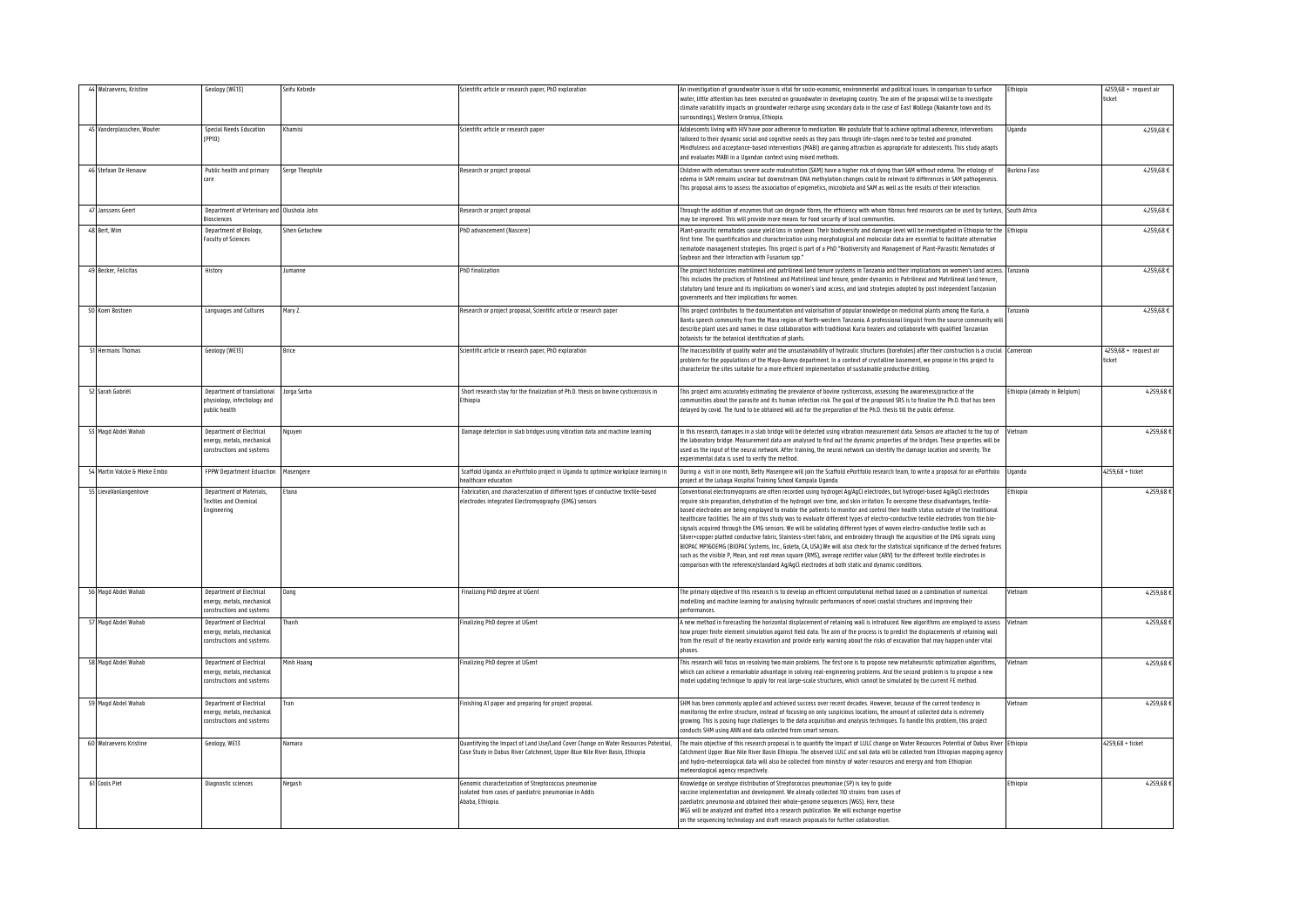| Lanckriet Sil                                                    | Geography                                                                                                                                                                                       | Jinsssa                                                                                                                                  | Influence of water and nutrient augmentation to restoration areas on vegetation<br>growth in Ethiopia                                                                    | Despite restoration efforts of degraded land, vegetation growth is constrained by different factors. The understanding of<br>relationship between resources for plant growth and re-vegetation practice in degraded land is important for successful<br>catchment management. This research project aims to study the linkage between vegetation growth and additional water, soil<br>and nutrient through runoff diversion to restoration areas                                                                                                                                                                                                                                                                                                                                                                                                                                                                                                                                                                                                                                                                                                                                                                                                                                                                                                                                                                                                                                                                                                | Ethiopia      | 4.259,68 € |
|------------------------------------------------------------------|-------------------------------------------------------------------------------------------------------------------------------------------------------------------------------------------------|------------------------------------------------------------------------------------------------------------------------------------------|--------------------------------------------------------------------------------------------------------------------------------------------------------------------------|-------------------------------------------------------------------------------------------------------------------------------------------------------------------------------------------------------------------------------------------------------------------------------------------------------------------------------------------------------------------------------------------------------------------------------------------------------------------------------------------------------------------------------------------------------------------------------------------------------------------------------------------------------------------------------------------------------------------------------------------------------------------------------------------------------------------------------------------------------------------------------------------------------------------------------------------------------------------------------------------------------------------------------------------------------------------------------------------------------------------------------------------------------------------------------------------------------------------------------------------------------------------------------------------------------------------------------------------------------------------------------------------------------------------------------------------------------------------------------------------------------------------------------------------------|---------------|------------|
| 63 Hermans, Thomas                                               | Geology                                                                                                                                                                                         | Khettouch                                                                                                                                | Assessing machine learning approach for hydrological prediction in complex basins<br>and under arid climate.                                                             | Groundwater is of major importance in arid areas where surface-water resources are often scarce, limited or even absent. Remote Morocco<br>sensing and Machine Learning methods have shown promising results for predicting the groundwater potential in such areas. In<br>this study, we will develop a predicting method using several and independent factors in Drãa basin (southeast of Morocco)<br>considered as one of the driest watersheds worldwide                                                                                                                                                                                                                                                                                                                                                                                                                                                                                                                                                                                                                                                                                                                                                                                                                                                                                                                                                                                                                                                                                   |               | 4.259.68€  |
| 64 Van Bockhaven, Vicky                                          | Denartment of Languages<br>and Cultures (Africa division)                                                                                                                                       | MURADZIKWA                                                                                                                               | Resurgence of customary authority and women leadership in Africa                                                                                                         | Traditional leadership in Africa is an androcentric institution, embedded in seemingly longstanding<br>traditions, and claimed as beneficial for African communities. My research excavates profoundly, based on fieldwork of a case of<br>female customary leadership in Zimbabwe, how the legitimacy of female chiefs is negotiated, focusing on intersectional factors of<br>legitimacy masked under the umbrella of gender, yet transcend it.                                                                                                                                                                                                                                                                                                                                                                                                                                                                                                                                                                                                                                                                                                                                                                                                                                                                                                                                                                                                                                                                                               | South Africa  | 4.259.68€  |
| 65 Van Dyck, Delfien                                             | Department of Movement and MOLINA CANDO<br>anneist Sciences                                                                                                                                     |                                                                                                                                          | Scientific article or research paper: Measuring built environments correlates of<br>children's nhysical activity in<br>Ecuador.                                          | The main objective of the current proposal is to analyse the role of the built environment to<br>explain accelerometer-derived physical activity in children from an Andean city in Ecuador<br>Understanding how these factors can promote or constrain children's PA in LIMC is<br>fundamental to the implementation of evidence-based activity promotion strategies                                                                                                                                                                                                                                                                                                                                                                                                                                                                                                                                                                                                                                                                                                                                                                                                                                                                                                                                                                                                                                                                                                                                                                           | Ecuador       | 4259.68 €  |
| SENSITIZING EVENTS 2021 - AUGUST 2022                            |                                                                                                                                                                                                 |                                                                                                                                          |                                                                                                                                                                          |                                                                                                                                                                                                                                                                                                                                                                                                                                                                                                                                                                                                                                                                                                                                                                                                                                                                                                                                                                                                                                                                                                                                                                                                                                                                                                                                                                                                                                                                                                                                                 |               |            |
| Promoter                                                         | <b>Type of Initiative</b>                                                                                                                                                                       | <b>Department</b>                                                                                                                        | <b>Title of the initiative</b>                                                                                                                                           | <b>Abstract</b>                                                                                                                                                                                                                                                                                                                                                                                                                                                                                                                                                                                                                                                                                                                                                                                                                                                                                                                                                                                                                                                                                                                                                                                                                                                                                                                                                                                                                                                                                                                                 | <b>Budget</b> |            |
| Carl Lachat ; Patrick Kolsteren; Daniela<br>enafiel              | A Virtual Conference                                                                                                                                                                            | Dep Food Technology, Safety and Health; Escuela Superior Politecnica Better Eating in Ecuador - Past, Present and Future.<br>del Litoral |                                                                                                                                                                          | This videoconference aims to inform stakeholders in Flanders and Latin America about the research conducted between Ghent<br>University and two Universities in Ecuador (one in the coast and one in the highland) which joint forces to reduce the double<br>burden of malnutrition in Ecuador. The conference starts with a documental about the double burden of malnutrition in Ecuador<br>(title: to eat or not to eat, that is the issue in Ecuador) and follows with a videoconference which presents a SWOT analysis of the<br>problematic conducted by several researchers who are experts in the field of human nutrition and development research. Finally,<br>there is a space open for questions from students, researchers public and private institutions.                                                                                                                                                                                                                                                                                                                                                                                                                                                                                                                                                                                                                                                                                                                                                                       | 3.450,00 €    |            |
| Eline Hochepied: Niko Vandebos: Brian<br>Sabbe                   | Podcast/ digitally quided<br>walking tour through Ghent                                                                                                                                         | <b>UNYA Gent</b>                                                                                                                         | Taking the next step for decolonization: a podcast tour<br>through Ghent                                                                                                 | The initiative will consist of a walking tour through the city of Ghent, supported by a podcast. During this tour the podcast will<br>address topics such as our colonial history, decolonization and north-south relations, while linking them to actual places (and<br>stories, artwork, ) in Ghent. By approaching these subjects in our own local environment, we will be able to provide a practical<br>dimension to these sensitive debates. Our goal is to sensitize and encourage reflection not only among students,<br>but also among other interested locals.                                                                                                                                                                                                                                                                                                                                                                                                                                                                                                                                                                                                                                                                                                                                                                                                                                                                                                                                                                        | 3.500.00 €    |            |
| Maxime Kalouguin; Fien De Fauw; Joakim<br>Galle                  | 3-day simulation of the<br><b>Jnited Nations and its</b><br>nstitutions, with training of<br>debating, public speaking,<br>etworking,  (Workshops,<br>raining and smaller<br>ensitizing events) | GhentMUN VZW                                                                                                                             | Ghent Model United Nations (short: GhentMUN)                                                                                                                             | The GhentMUN project is an initiative by students from Ghent University who want to help build a sustainable event about<br>sustainability in the international world of the Model United Nations. The main focus is the educational diplomacy simulation and<br>academic activities in which students can learn about diplomacy, international relations, the Sustainable Development Goals<br>(SDGs) and the United Nations. The goal of the project is to train and help students around the globe in debating about the main<br>topics of the United Nations, which include human rights, sustainable development goals, health, This will be realized by training<br>the participants during the semester in cooperation with the United Nations Youth Associations (such as WN Youth). The end goal<br>is to have constructive and prepared debates during the GhentMUN conference about these subjects, accompanied with<br>sustainable (online) social events during the entire weekend.                                                                                                                                                                                                                                                                                                                                                                                                                                                                                                                                                | 1.000,000     |            |
| Ali Ihsan Karadeniz; Duha Ceylan; Dante<br><b>Sabriel</b>        | Workshon                                                                                                                                                                                        | C&D Sociology - Research Assistant (VUB);                                                                                                | from Below                                                                                                                                                               | Policy Formation and Implementation: Methods and Technologies to Encourage Input  *It is the prime task of any social scientist to determine the limits of freedom and the limits of the role of reason in history." - C.<br><b>Wright Mills</b><br>Throughout our lectures, we are oft taught to consider the ethics of development, this in mind, this proposal aims to bring to<br>UGent the question of looking at praxis of development in the Belgian periphery.<br>Our aim is to utilise a workshop format to encourage workshop participants (UGent colleagues, activist organisations, migrant<br>activists) to think critically about the input mechanisms that feed into Belgian Federal, Regional and Community policies, who is<br>included and who isn't and in what capacity<br>However, those who are most attenuated to the issues faced by minority groups in the local context are often forced to petition<br>the state by navigating a series of institutional barriers.<br>Therefore, this workshop emphasises learning about and engaging with various methods and technologies used by Belgian<br>activists and grassroots organisations to influence the policy making process.<br>Through increasing awareness regarding the challenges of influencing government policy, yet also emphasising the potentiality<br>for implementing change through advocacy, the UGent and the local migrant community will be empowered to overcome the<br>division between academia and the State through technologies of activism. | 700,00€       |            |
| Ellen Desmet; Birte Schorpion; Katelijne                         | I. Members of the Moot Court Migration Law                                                                                                                                                      |                                                                                                                                          | International Migration and Refugee Law Moot Court Competition - Participation of two                                                                                    |                                                                                                                                                                                                                                                                                                                                                                                                                                                                                                                                                                                                                                                                                                                                                                                                                                                                                                                                                                                                                                                                                                                                                                                                                                                                                                                                                                                                                                                                                                                                                 | 3,480,00 €    |            |
| erlerrk                                                          | . Expert lectures<br>. Panel debate<br>Valorisation                                                                                                                                             |                                                                                                                                          | udges from the Global South                                                                                                                                              |                                                                                                                                                                                                                                                                                                                                                                                                                                                                                                                                                                                                                                                                                                                                                                                                                                                                                                                                                                                                                                                                                                                                                                                                                                                                                                                                                                                                                                                                                                                                                 |               |            |
| Maarten Hendriks; Mathys Gillian; Sam<br><b>Cniknie</b>          | xnosition + debate                                                                                                                                                                              | Department Conflict & Development)                                                                                                       | mbroidering the past, imagining the future: Women,<br>heritage and collective memory in DRCongo                                                                          | To raise awareness around the historical invaluable role of women in the production of culture and<br>collective memories in the Global South, this event organizes an exposition and debate around the<br>embroideries of Lucie Kamusoreka. The debate focuses on how gender bias often makes these<br>contributions invisible, and what Lucie Kamusoreka's art can make us understand about Congo's<br>present socio-political challenges.                                                                                                                                                                                                                                                                                                                                                                                                                                                                                                                                                                                                                                                                                                                                                                                                                                                                                                                                                                                                                                                                                                    | 3500.00 €     |            |
| mane Salmi; Queen Joy AIGBEDION; Arno Workshop<br>VAN OVERRERGHE |                                                                                                                                                                                                 | Law                                                                                                                                      | Diaspora Career                                                                                                                                                          | This event will be a Q&A event held by Umoja where a panel of speakers answer questions regarding their respective careers<br>(what drove their career choices, what influence their backgrounds played, who influenced them along the way). We will be<br>working with a diverse panel. This is necessary for us to be inclusive and to unite African diversity with respects to each culture.<br>Because we believe representation amplifies the voices of the African diaspora and helps fulfill their needs, which is ultimately<br>our goal                                                                                                                                                                                                                                                                                                                                                                                                                                                                                                                                                                                                                                                                                                                                                                                                                                                                                                                                                                                                | 3.500,00 €    |            |
| Bogaert Koenraad; Vertommen<br>Sigrid:Carlier Julie              | ecture series                                                                                                                                                                                   | Department Conflict and Development Studies                                                                                              | An inter-university lecture caravan: Palestine: Entangled histories and other ways of<br>seeing ecologies, resistance and solidarity within a Settler Colonial Situation | In the wake of a wide-spread solidarity campaign among Flemish academics following the Palestinians collective resistance of<br>their ongoing occupation and discrimination in the hands of the Israeli state, colleagues from four Flemish Universities are<br>organizing and inter-university lecture series with the title "Palestine: Entangled histories and other ways of seeing ecologies,<br>resistance and solidarity within a Settler Colonial Situation". The goal is to raise awareness about the ongoing occupation among<br>the academic communities and their professional partners.                                                                                                                                                                                                                                                                                                                                                                                                                                                                                                                                                                                                                                                                                                                                                                                                                                                                                                                                             | 2.400,00 €    |            |